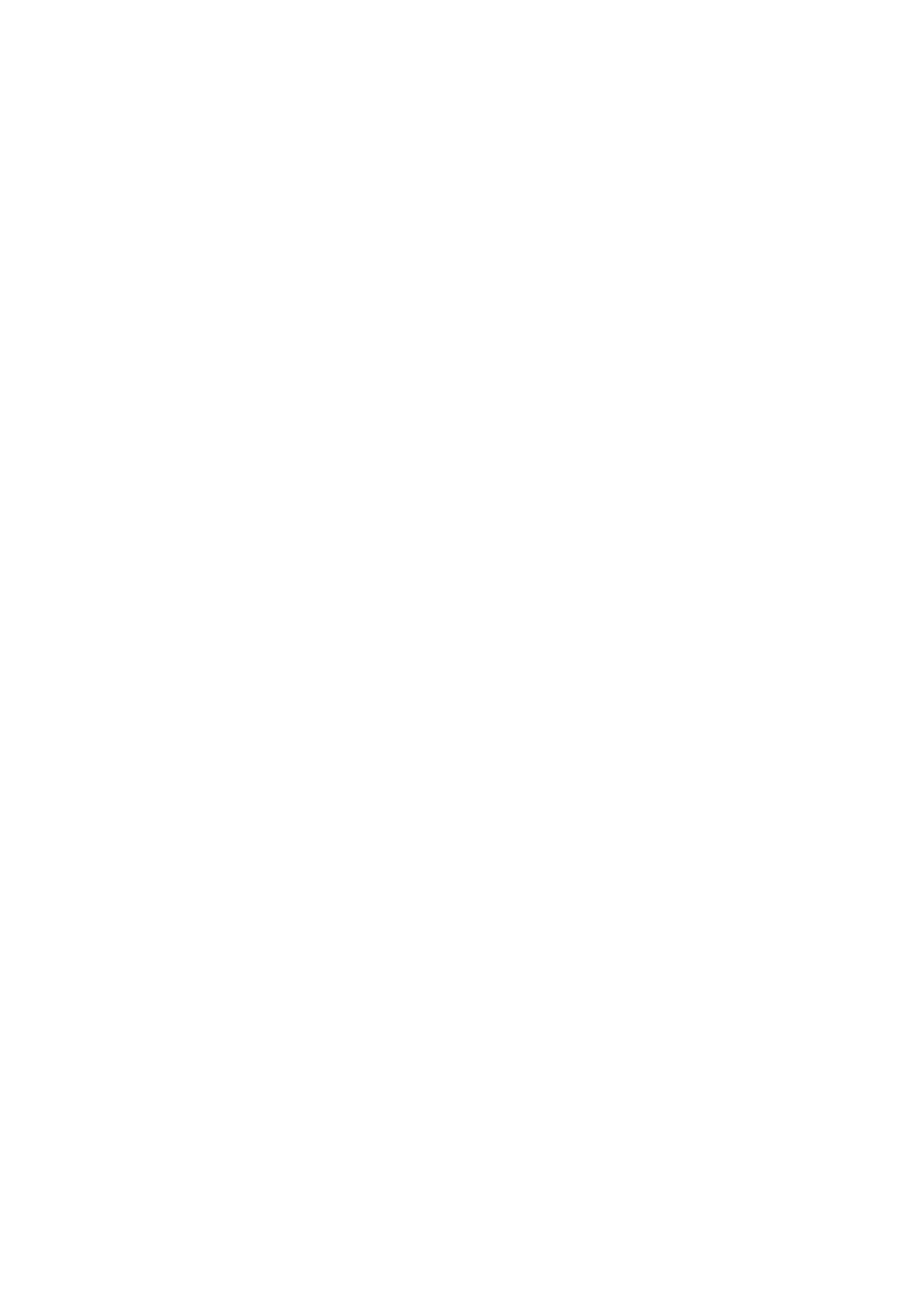# **WORKSHOP ON NUMERICS IN DYNAMICAL SYSTEMS TKK, APRIL 23–25, 2009 ABSTRACTS**

**Timo Eirola, Olavi Nevanlinna, Santtu Ruotsalainen (eds.)**

Helsinki University of Technology Faculty of Information and Natural Sciences Department of Mathematics and Systems Analysis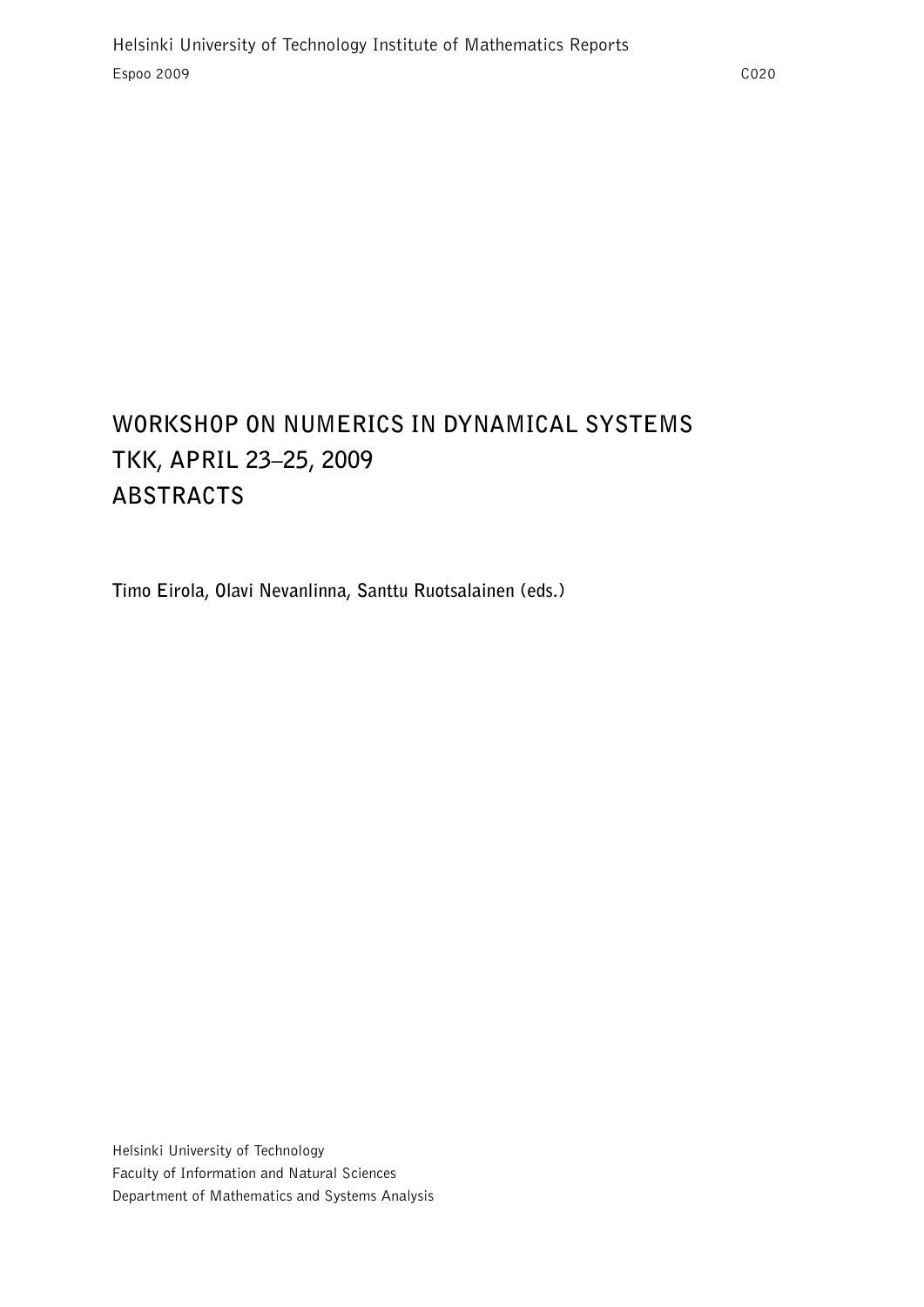Timo Eirola, Olavi Nevanlinna, Santtu Ruotsalainen (eds.): Workshop on Numerics in Dynamical Systems 2009 - Abstracts; Helsinki University of Technology Institute of Mathematics Reports C020 (2009).

Abstract: This report contains the program, list of participants, and abstracts for the invited presentations of the international conference Workshop on Numerics in Dynamical Systems 2009, held at the Helsinki University of Technology, April 23–25, 2009, as a part of Special Year in Numerics 2008– 2009.

AMS subject classifications: 65-06

Keywords: numerical analysis, dynamical systems, conference abstracts

Correspondence

timo.eirola@tkk.fi, olavi.nevanlinna@tkk.fi, santtu.ruotsalainen@tkk.fi

http://dyn.math.tkk.fi/numericsyear/numdyn/

ISBN 978-951-22-9868-6 (print) ISBN 978-951-22-9869-3 (PDF) ISSN 0784-6460 (print) ISSN 1797-5875 (PDF)

Helsinki University of Technology Faculty of Information and Natural Sciences Department of Mathematics and Systems Analysis P.O. Box 1100, FI-02015 TKK, Finland email: math@tkk.fi http://math.tkk.fi/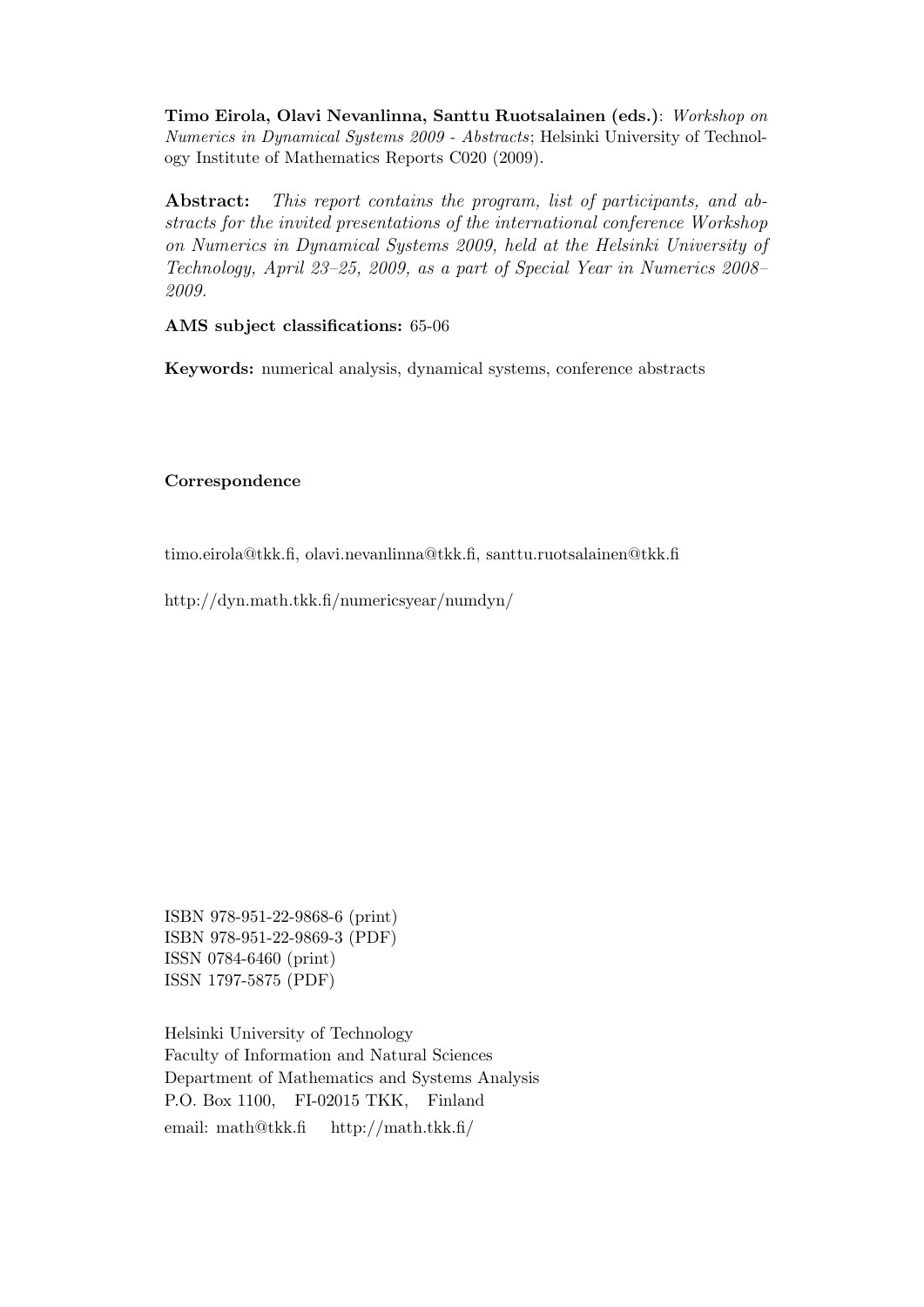# **Contents**

| $\mathbf 1$ | <b>General Information</b>                                                                                                                                                                                                                                                                                                                                                                                                                                                                                                                                                                                               | 6                                |
|-------------|--------------------------------------------------------------------------------------------------------------------------------------------------------------------------------------------------------------------------------------------------------------------------------------------------------------------------------------------------------------------------------------------------------------------------------------------------------------------------------------------------------------------------------------------------------------------------------------------------------------------------|----------------------------------|
| $\bf{2}$    | Map of Otaniemi                                                                                                                                                                                                                                                                                                                                                                                                                                                                                                                                                                                                          | 8                                |
| 3           | <b>Building map</b>                                                                                                                                                                                                                                                                                                                                                                                                                                                                                                                                                                                                      | 9                                |
| 4           | Conference program                                                                                                                                                                                                                                                                                                                                                                                                                                                                                                                                                                                                       | 10                               |
| 5           | List of participants                                                                                                                                                                                                                                                                                                                                                                                                                                                                                                                                                                                                     | 13                               |
| 6           | Abstracts<br>Christian Lubich: Modulated Fourier expansions for weakly nonlin-<br>Sebastian Reich: Hybrid Monte Carlo and Metropolis adjusted time-<br>stepping methods for classical mechanics subject to fluctuation-<br>dissipation terms $\ldots \ldots \ldots \ldots \ldots \ldots \ldots$                                                                                                                                                                                                                                                                                                                          | 14<br>14<br>15                   |
|             | Willy Govaerts: Basic models for cell cycle controls from a dynam-<br>Erik Van Vleck: Exponential Dichotomy, Matrix Decompositions,<br>Gennady Leonov: <i>Hidden oscillations</i><br>Marianna Khanamiryan: Quadrature methods for highly oscillatory<br><i>dynamical systems</i>                                                                                                                                                                                                                                                                                                                                         | 16<br>17<br>18<br>19             |
|             | Ben Leimkuhler: Controlled Variable Molecular Dynamics<br>Anders Szepessy: Accuracy of molecular dynamics simulations<br>Chus Sanz-Serna: <i>Computational experiences with Multiscale Meth</i> -<br>ods for problems with fast oscillations $\ldots \ldots \ldots \ldots \ldots$<br>Marlis Hochbruck: Regularization of nonlinear inverse problems by<br>Alexander Ostermann: Convergence analysis of splitting methods<br>Reinout Quispel: Geometric Numerical Integration of Differential                                                                                                                             | 20<br>21<br>22<br>23<br>24<br>25 |
|             | Etienne Emmrich: Stability and convergence of time discretisation<br>methods for nonlinear evolution problems<br>.<br>Philip J Aston: Integration Methods Using Vector Norms for Com-<br>puting Lyapunov Exponents $\ldots \ldots \ldots \ldots \ldots$<br>Dimitri Breda: Numerical computation of Lyapunov exponents for<br>delay differential equations $\ldots \ldots \ldots \ldots \ldots \ldots \ldots$<br>Bernd Krauskopf: Computing the symbolic dynamics of heteroclinic<br>orbits of the Lorenz system<br>.<br>Sergei Pilyugin: Approximate trajectories for set-valued mappings<br>and differential inclusions | 26<br>27<br>28<br>29<br>30       |
|             | Nikolay Kuznetsov: Period doubling bifurcation in discrete phase-                                                                                                                                                                                                                                                                                                                                                                                                                                                                                                                                                        | 31                               |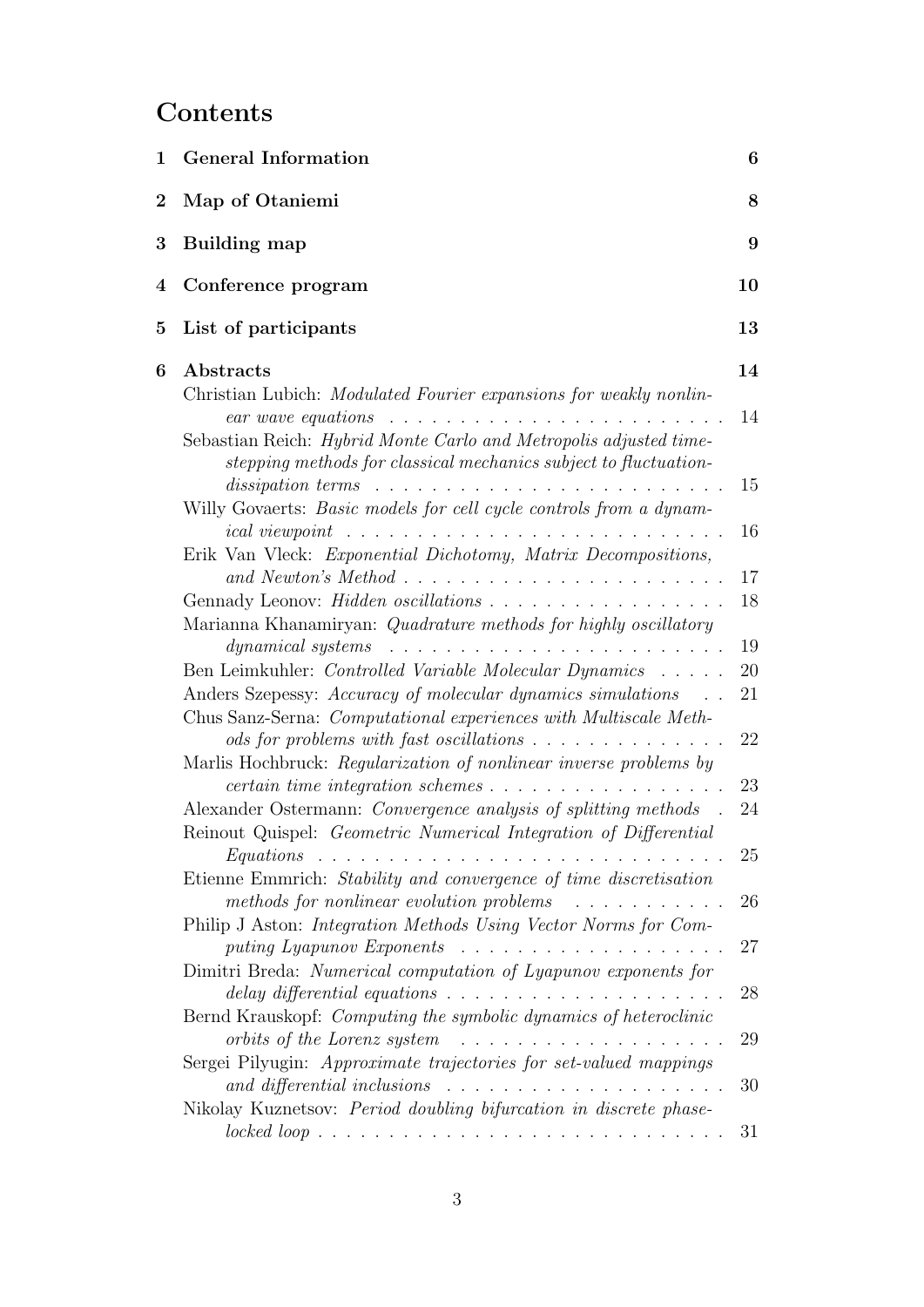| Olavi Nevanlinna: <i>Computing the spectrum and representing the</i> |  |
|----------------------------------------------------------------------|--|
|                                                                      |  |
| Luca Dieci: Sliding Modes in Filippov Systems 33                     |  |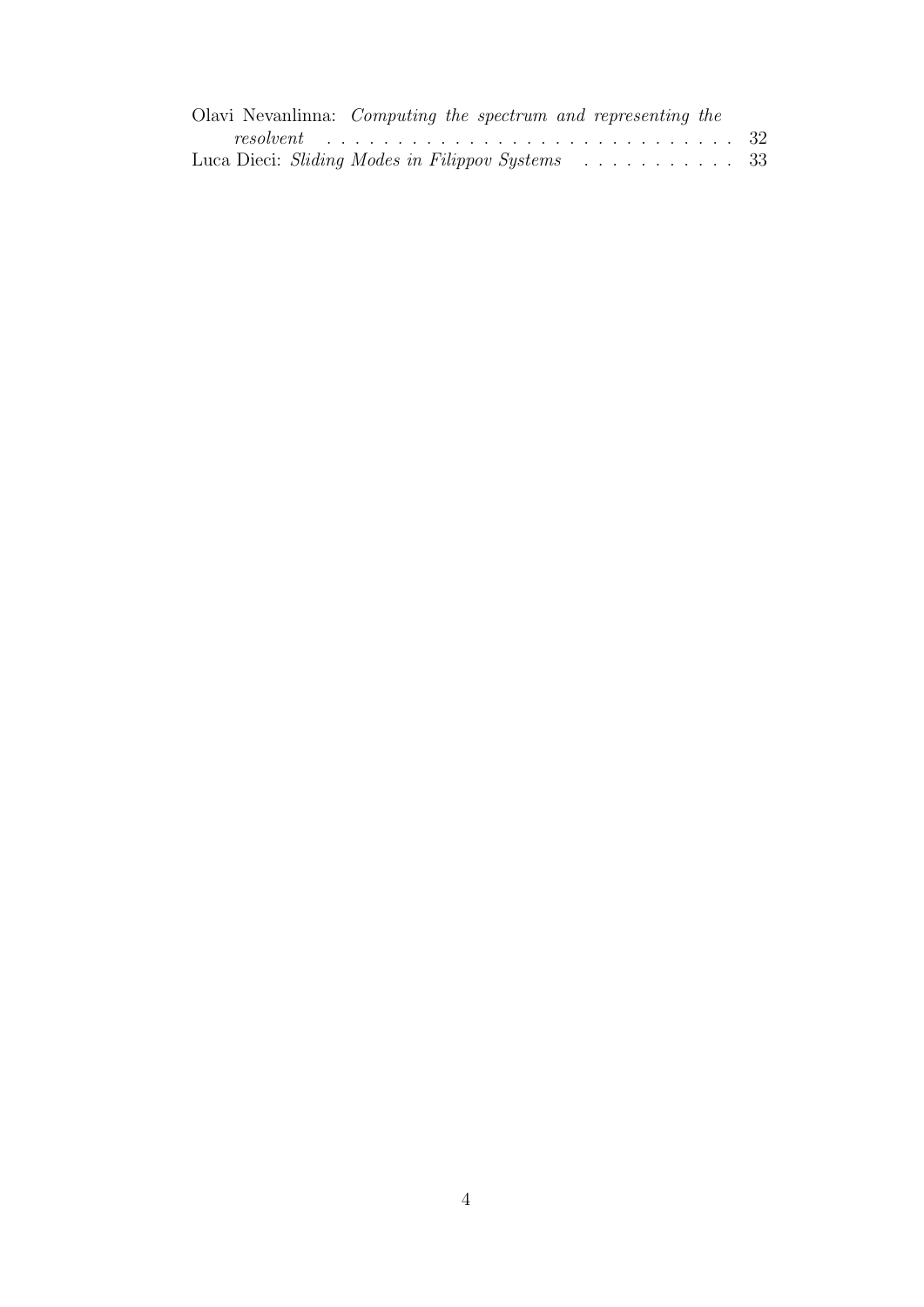# Special Year in Numerics

The Finnish Mathematical Society has chosen Numerical Analysis as the theme for its visitor program for the period 2008–2009. The main events of Special Year in Numerics are meetings and short courses organized between May 2008 and June 2009. These are connected to the 100th anniversary celebration of Helsinki University of Technology in 2008.

# Acknowledgements

Special Year in Numerics is sponsored by the ACADEMY OF FINLAND, the VÄISÄLÄ FUND OF THE FINNISH ACADEMY OF SCIENCE AND LETTERS, as well as the FINNISH CULTURAL FOUNDATION.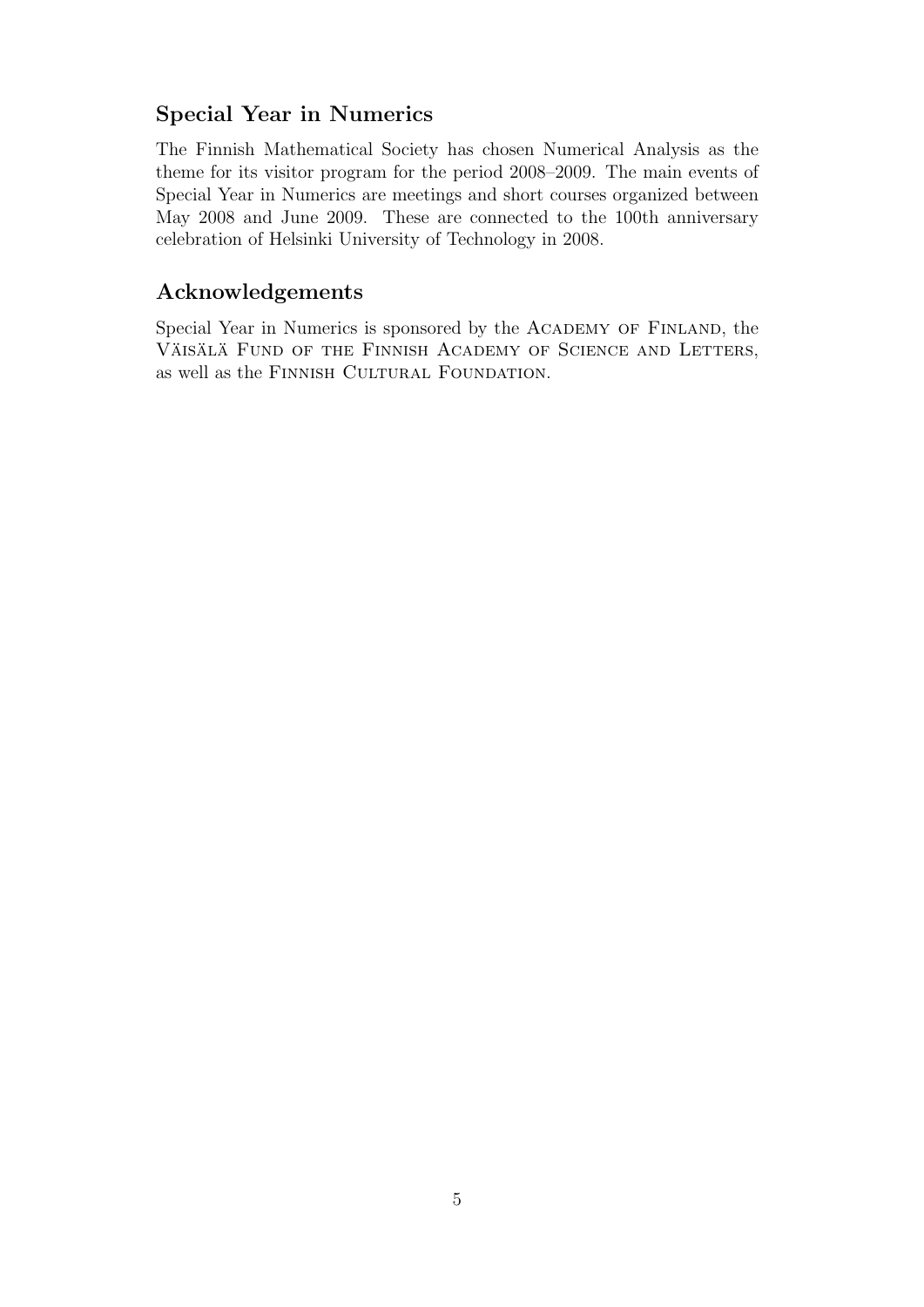# 1 General Information

# Directions

Helsinki University of Technology (TKK) is located in Otaniemi, Espoo. It is a five minutes walk from Hotel Radisson SAS Espoo to the main building of TKK (number 1 on the map of Otaniemi). The talks will be held in the lecture hall E which is located on the ground floor of the main building of TKK. The registration desk is located outside the lecture hall E.

# Lunches

There is the restaurant Alvari (Thursday and Friday lunches) on the ground floor of the main building near the lecture hall E. The opening hours are 8.00–18.00. Tables are reserved for lunch. There is also the restaurant Dipoli (number 19 on the map of Otaniemi) which is located in the campus. Tables are reserved at Dipoli for Saturday lunch.

# Computer access

Instructions about computers with passwords will be handed out at the registration desk. Please handle the password sheet responsibly. Wlan (Aalto open) is open access.

# Social events

On Thursday at 17.00 the Get together will be held in the coffee room of the Institute (room U324 on the Building map).

On Friday at 17.30 there will be an occasion for sauna with refreshments at the roof-top sauna of the T-building. The roof-top sauna (number 30 on the map of Otaniemi) is located about 250 meters from the main building of Helsinki University of Technology. The conference dinner will follow there at 19.00.

# Tourist information and activities in Helsinki

The city of Helsinki offers a lot to see and experience for visitors. The heart of Helsinki consists of Senate Square and Market Square. The National Museum of Finland, the Ateneum Art Museum as well as the Museum of Contemporary Art Kiasma are all within five minutes walking distance from there. Some of the other most popular sights in Helsinki include Suomenlinna Maritime fortress.

More information about activities in Helsinki can be found at

http://www.hel2.fi/tourism/en/matko.asp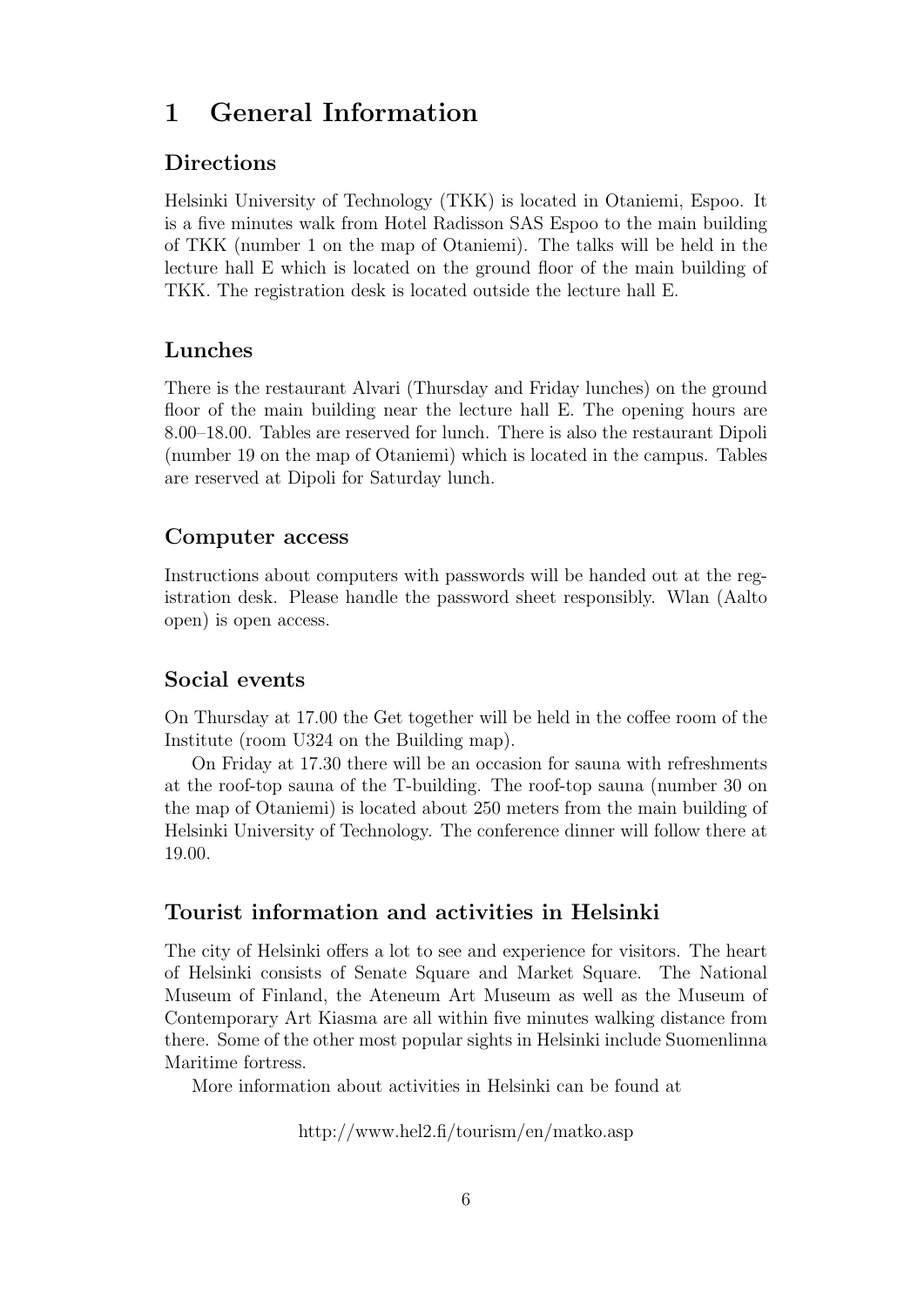The buses 102 and 103 commute between Otaniemi and downtown Helsinki. A note-worthy current event is APRIL JAZZ 2009, arranged April 22–26,

in Espoo quite near Otaniemi.

http://www.apriljazz.fi/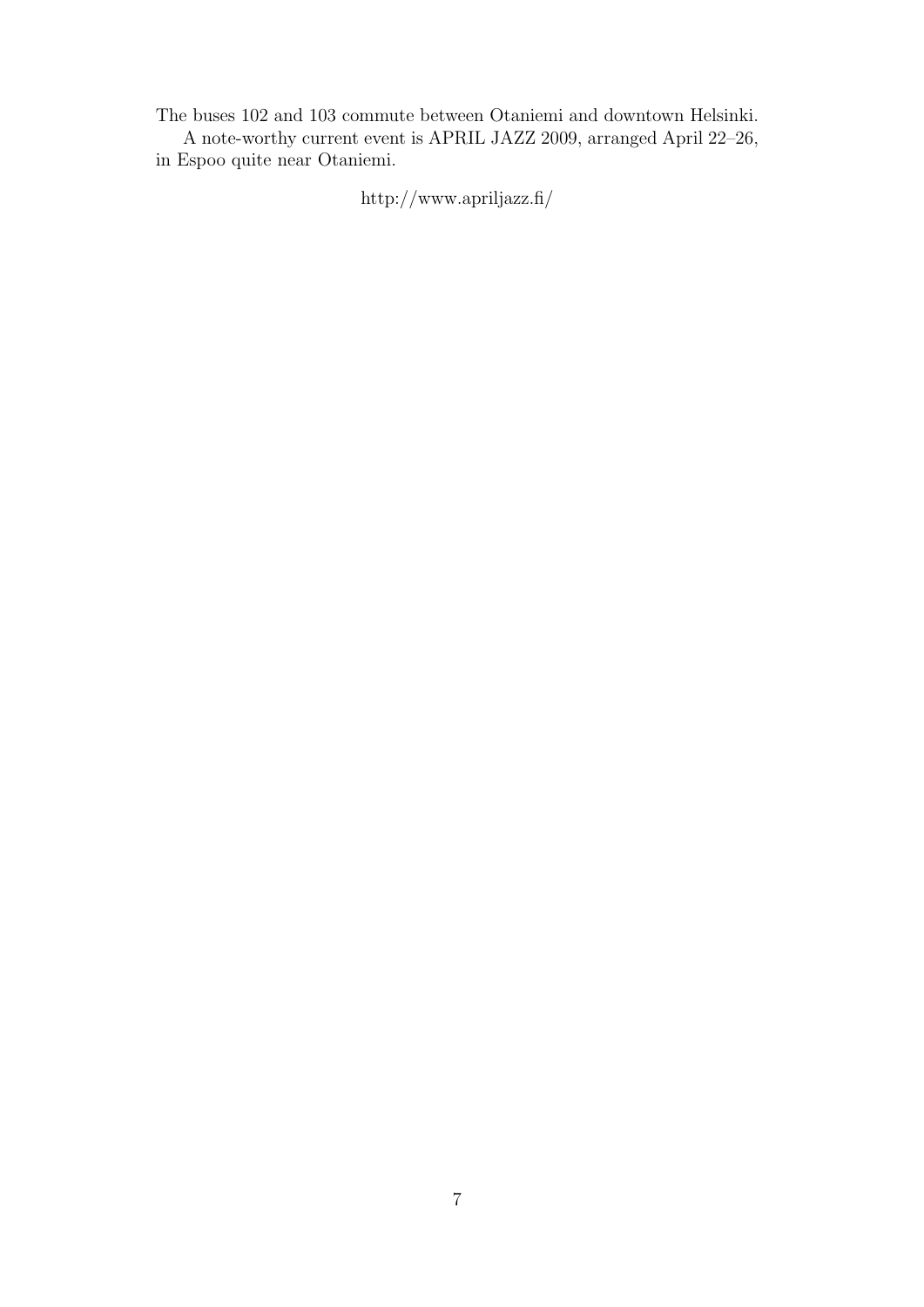# 2 Map of Otaniemi

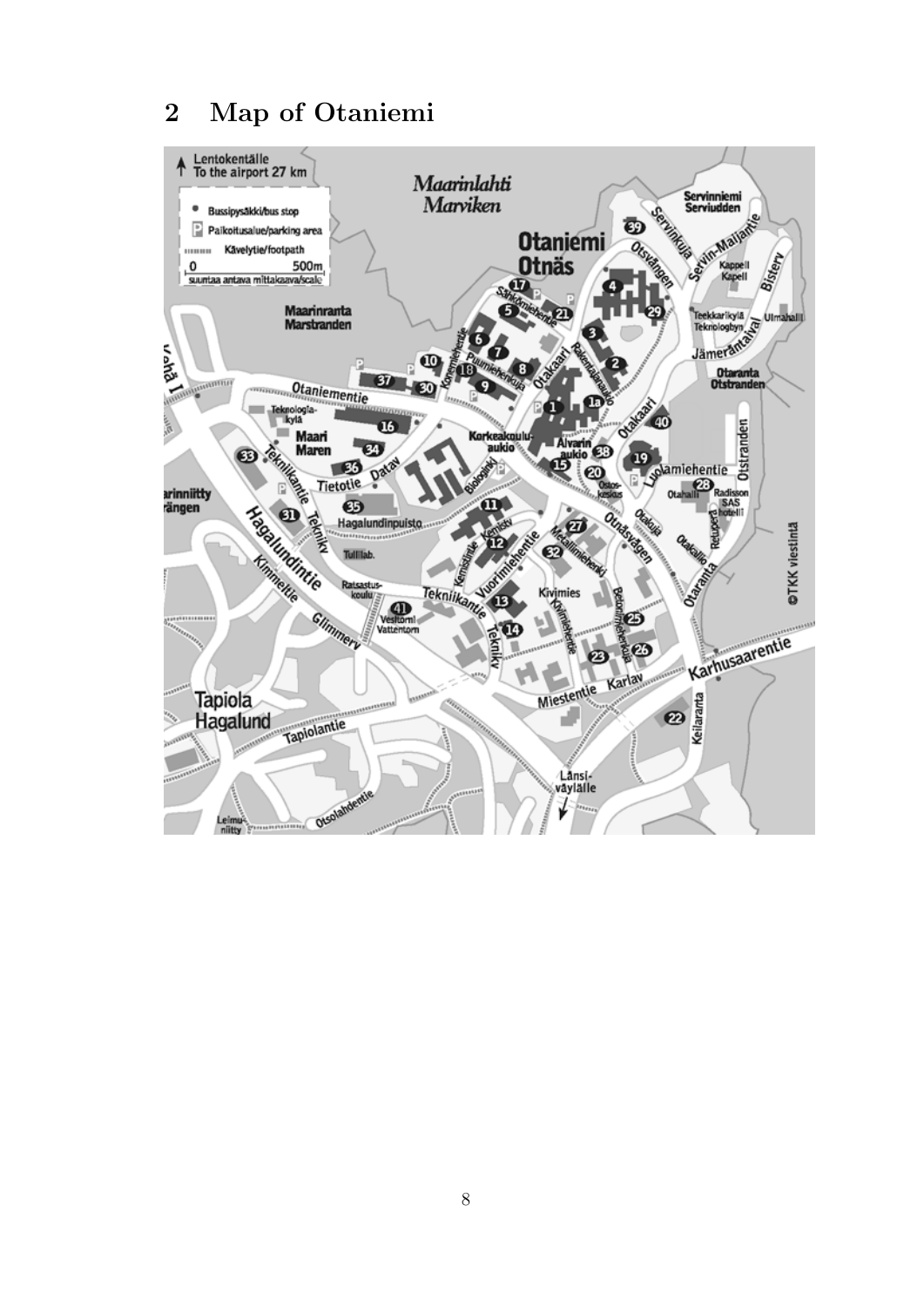3 Building map

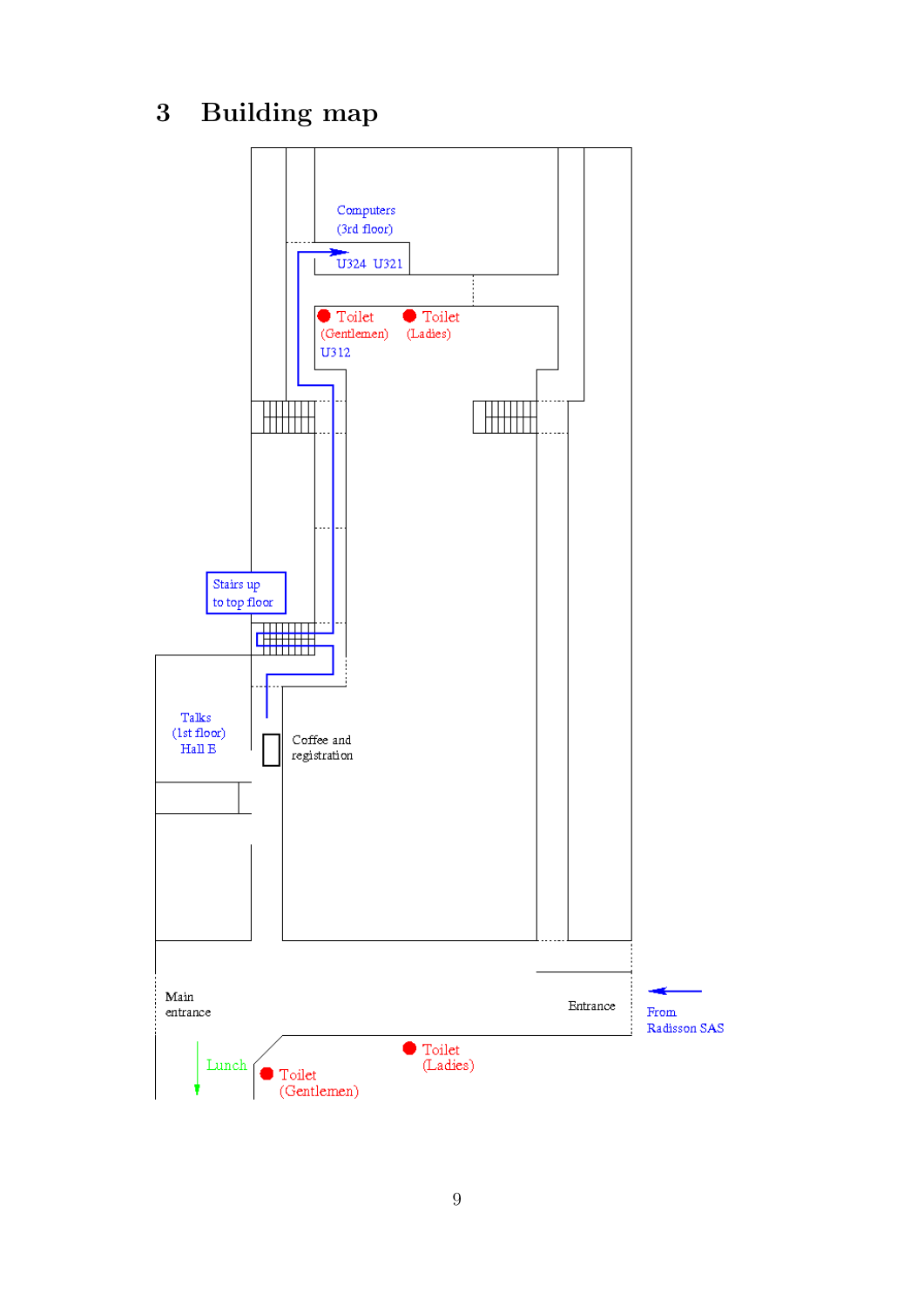# 4 Conference program

# Thursday, April 23

### 10.00 Registration and coffee

#### 10.30 Opening

#### 10.40–12.00 Chair: Olavi Nevanlinna

Christian Lubich, University of Tübingen: Modulated Fourier expansions for weakly nonlinear wave equations

Sebastian Reich, University of Potsdam: Hybrid Monte Carlo and Metropolis adjusted time-stepping methods for classical mechanics subject to fluctuation-dissipation terms

#### 12.00 Lunch

#### 13.20–14.40 Chair: Marlis Hochbruk

Willy Govaerts, University of Gent: Basic models for cell cycle controls from a dynamic viewpoint

Erik Van Vleck, University of Kansas: Exponential dichotomy, matrix decompositions, and Newton's method

#### 14.40 Coffee

## 15.20–16.00 Chair: Chuz Sanz-Serna

Gennady Leonov, St Petersburg University: Hidden oscillations

Marianna Khanamiryan, University of Cambridge: Quadrature methods for highly oscillatory dynamical systems

#### 17.00–19.00 Get together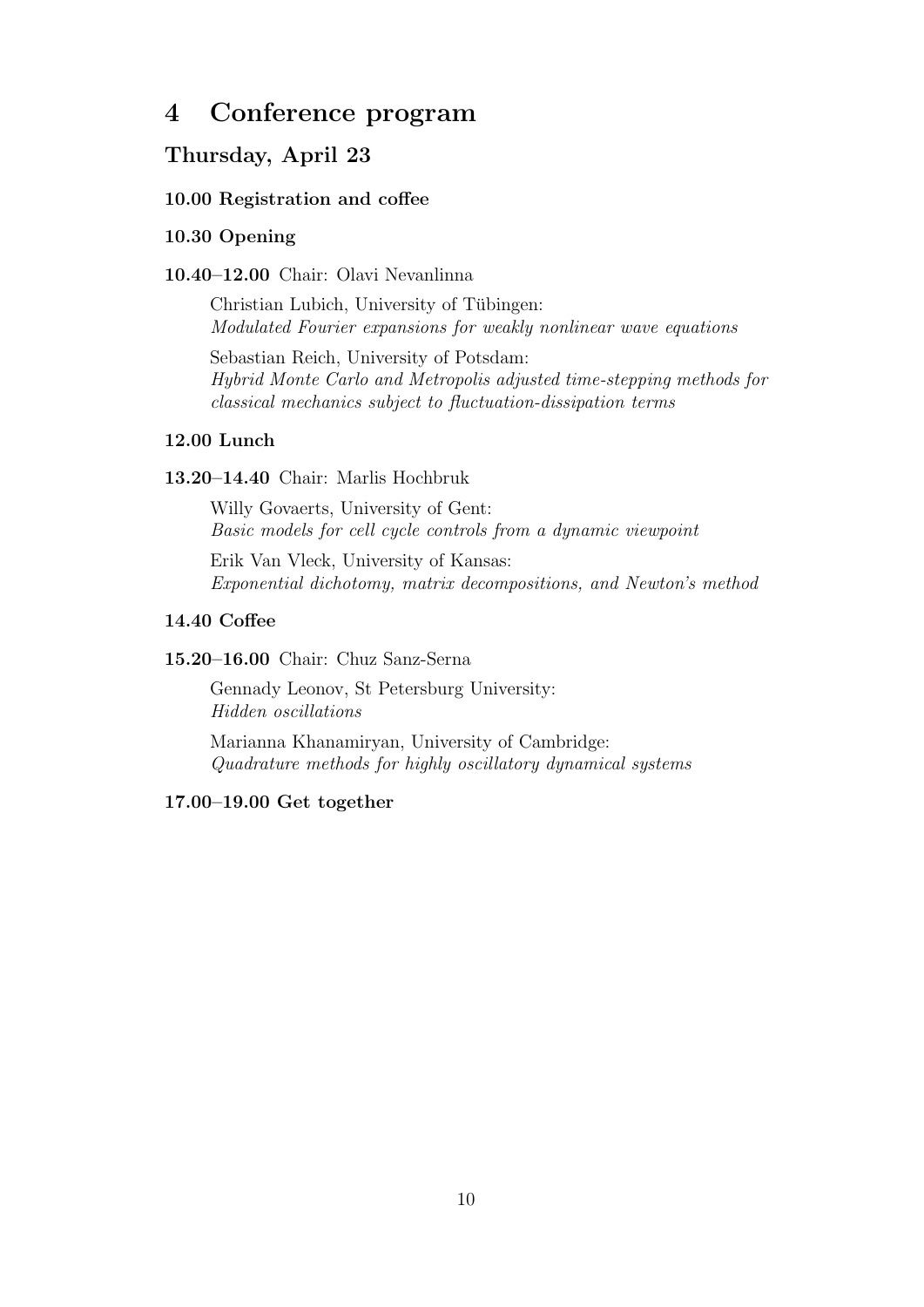# Friday, April 24

9.10–10.30 Chair: Luca Dieci

Ben Leimkuhler, University of Edinburgh: Controlled Variable Molecular Dynamics

Anders Szepessy, KTH Stockholm: Accuracy of molecular dynamics simulations

## 10.30 Coffee

11.00–12.20 Chair: Bernd Krauskopf

Chus Sanz-Serna, Universidad de Valladolid: Computational experiences with multiscale methods for problems with fast oscillations

Marlis Hochbruck, University of Düsseldorf: Regularization of nonlinear inverse problems by certain time integration schemes

## 12.20 Lunch

#### 13.30–14.50 Chair: Christian Lubich

Alexander Ostermann, University of Innsbruck: Convergence analysis of splitting methods

Reinout Quispel, La Trobe University: Geometric numerical integration of differential equations

## 14.50 Coffee

### 15.20–16.40 Chair: Gennady Leonov

Etienne Emmrich, Technische Universität Berlin: Stability and convergence of time discretisation methods for nonlinear evolution problems

Philip Aston, University of Surrey: Integration methods using vector norms for computing Lyapunov exponents

#### 17.30 Sauna with refreshments

19.00–23.00 Dinner (casual, buffet)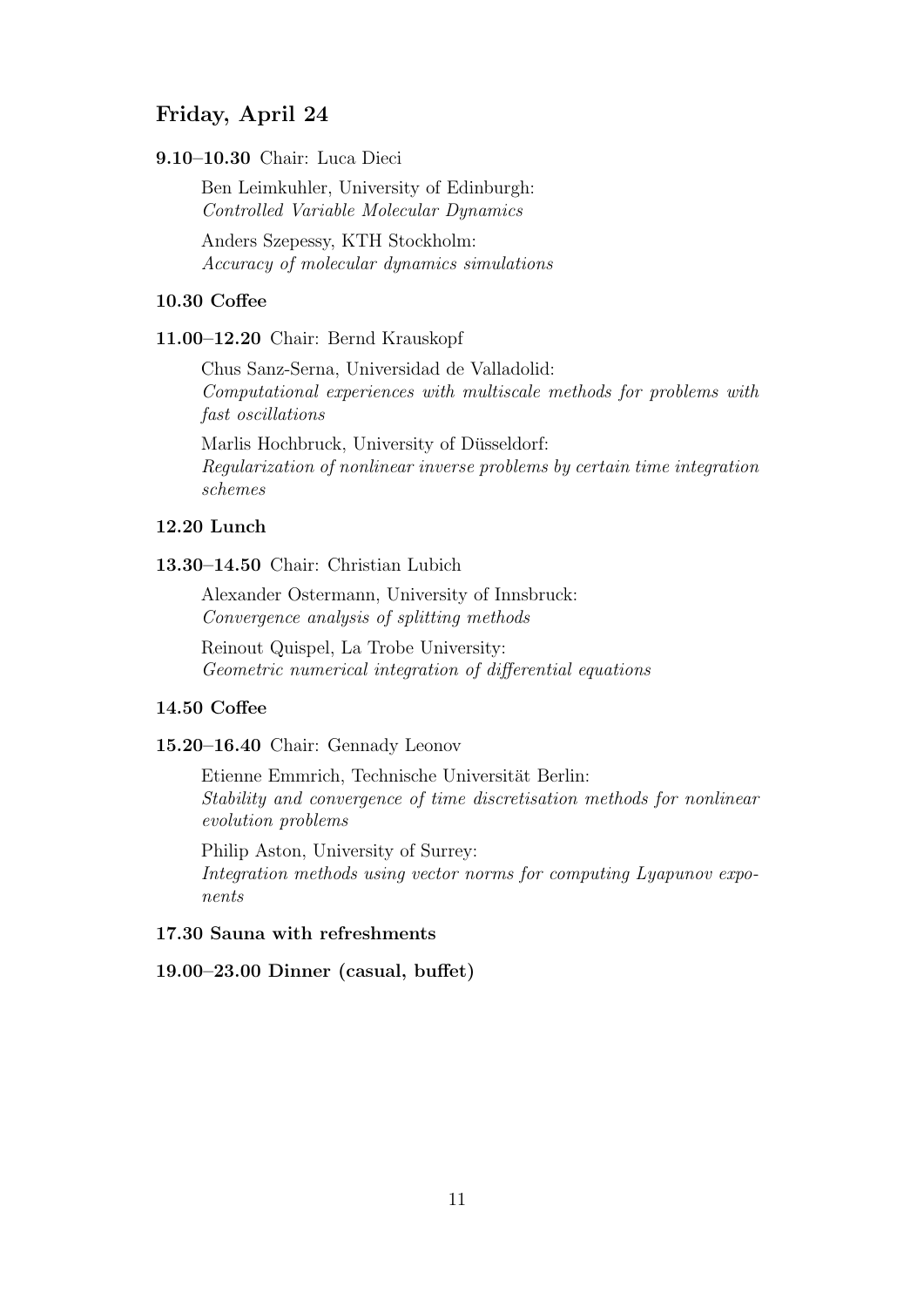# Saturday, April 25

9.10–10.30 Chair: Reinout Quispel

Dimitri Breda, Università di Udine: Numerical computation of Lyapunov exponents for delay differential equations

Bernd Krauskopf, University of Bristol:

Computing the symbolic dynamics of heteroclinic orbits of the Lorenz system

#### 10.30 Coffee

11.00–12.20 Chair: Anders Szepessy

Sergei Pilyugin, St Petersburg University: Approximate trajectories for set-valued mappings and differential inclusions

Nikolay Kuznetsov, St Petersburg University: Period doubling bifurcation in discrete phase-locked loop

#### 12.20 Lunch at Dipoli

13.30–14.50 Chair: Ben Leimkuhler

Olavi Nevanlinna, TKK Helsinki Computing the spectrum and representing the resolvent

Luca Dieci, Georgia Tech: Sliding modes in Filippov systems

#### 14.50 Closing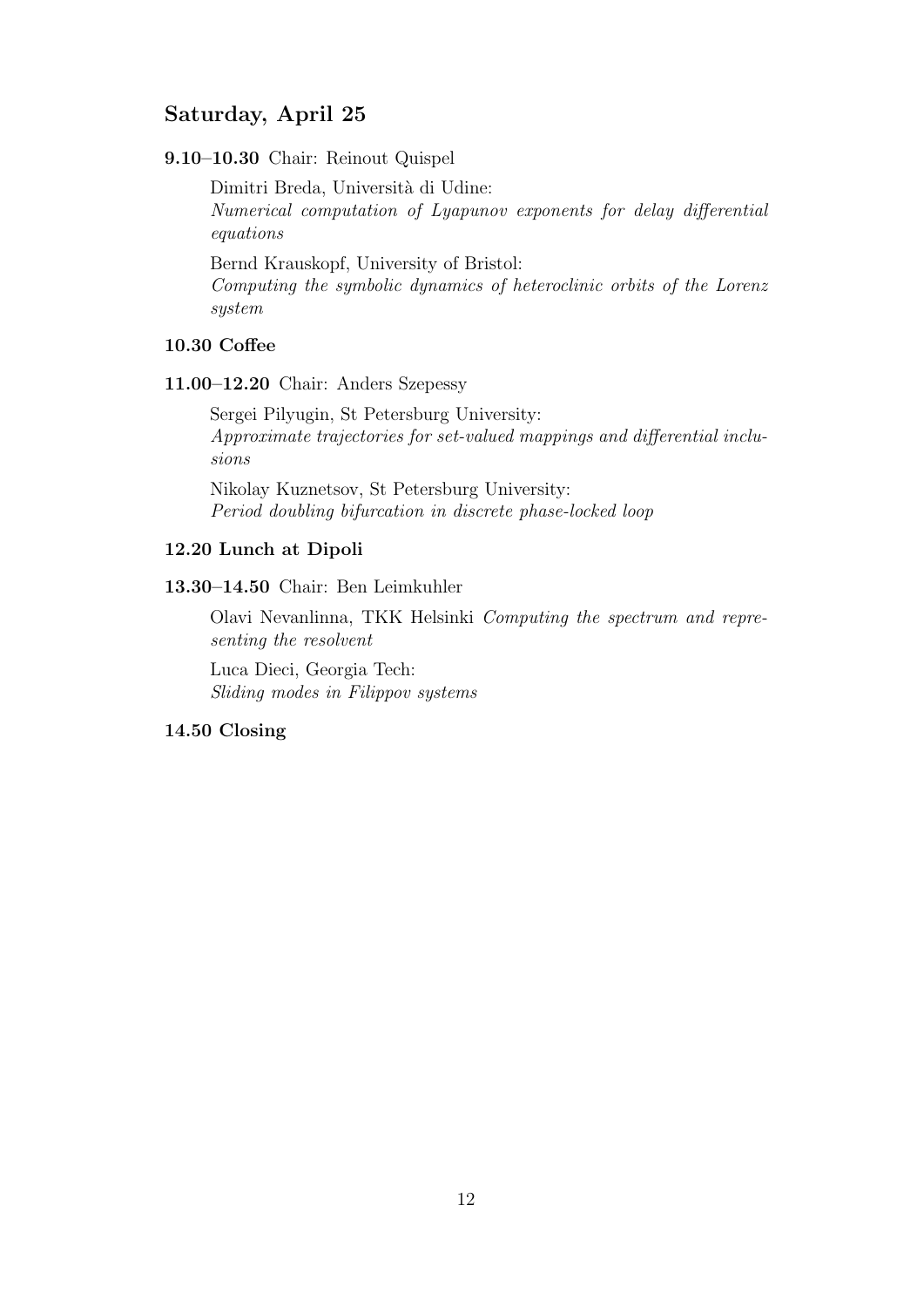# 5 List of participants

# **Organizers**

Timo Eirola, TKK Helsinki Olavi Nevanlinna, TKK Helsinki

# Speakers

Philip Aston, University of Surrey Dimitri Breda, Università di Udine Luca Dieci, Georgia Tech Etienne Emmrich, Technische Universität Berlin Willy Govaerts, University of Gent Marlis Hochbruck, University of Düsseldorf Marianna Khanamiryan, University of Cambridge Bernd Krauskopf, University of Bristol Nikolay Kuznetsov, St Petersburg University Ben Leimkuhler, University of Edinburgh Gennady Leonov, St Petersburg University Christian Lubich, University of Tübingen Olavi Nevanlinna, TKK Helsinki Alexander Ostermann, University of Innsbruck Sergei Pilyugin, St Petersburg University Reinout Quispel, La Trobe University Sebastian Reich,University of Potsdam Chus Sanz-Serna, Universidad de Valladolid Anders Szepessy, KTH Stockholm Erik Van Vleck, University of Kansas

# Organizing committee

Samu Alanko, TKK Helsinki Kurt Baarman, TKK Helsinki Mikko Byckling, TKK Helsinki Marita Katavisto, TKK Helsinki Santtu Ruotsalainen, TKK Helsinki Suvi Törrönen, TKK Helsinki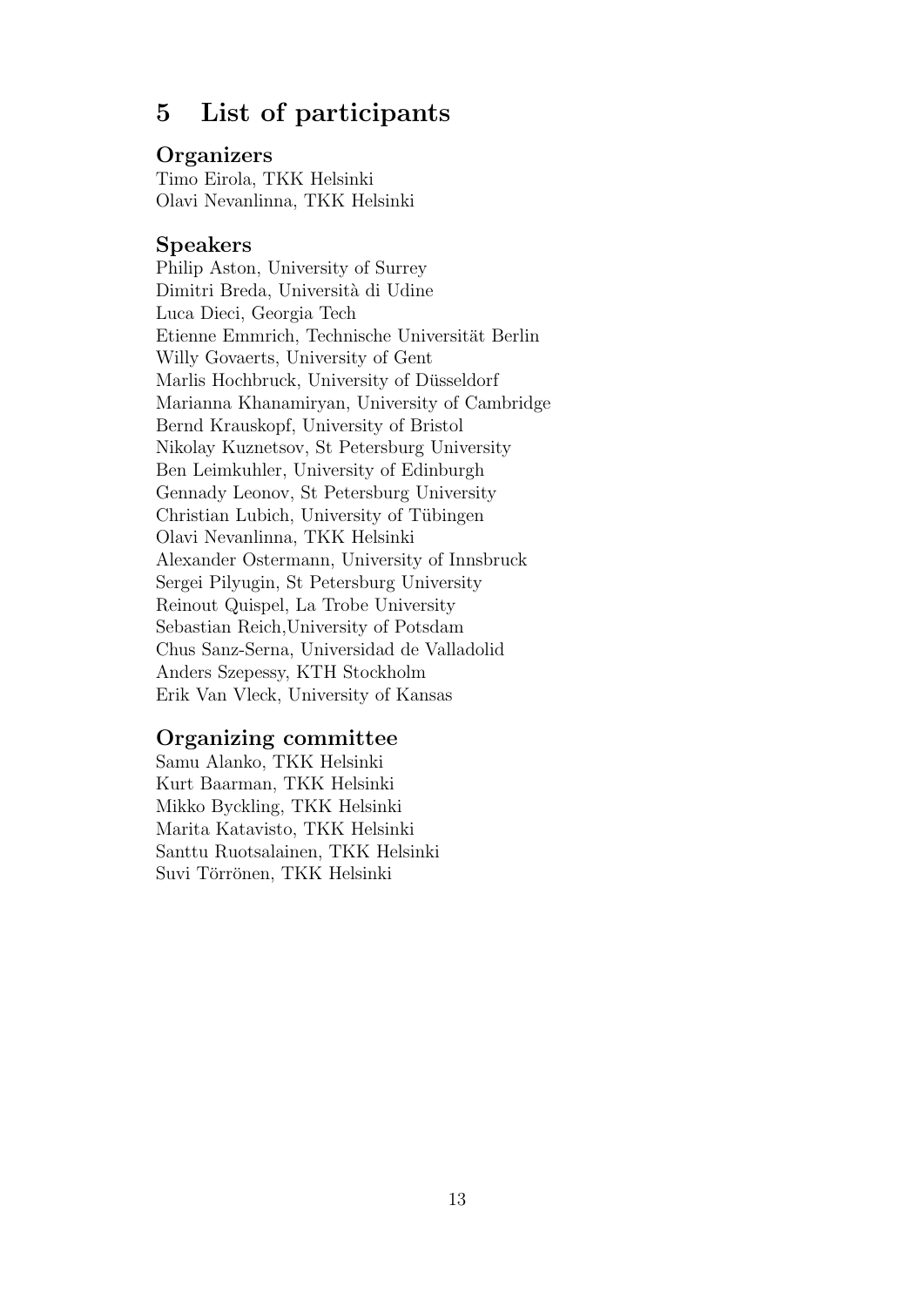# Modulated Fourier expansions for weakly nonlinear wave equations

## $Christian Lubich<sup>1</sup>$

 $<sup>1</sup>$  University of Tübingen</sup>

### ABSTRACT

Nonlinearly perturbed wave equations show unexpected long-time properties regarding the almost-preservation of actions and slow energy exchange between modes. This behaviour can be explained, both for the analytical problem and for symplectic numerical discretizations, using the technique of modulated Fourier expansions.

#### REFERENCES

- [1] David Cohen, Ernst Hairer, Christian Lubich, Conservation of energy, momentum and actions in numerical discretizations of nonlinear wave equations, Numer. Math. 110 (2008), 113-143.
- [2] Ernst Hairer, Christian Lubich, Spectral semi-discretisations of weakly nonlinear wave equations over long times, Found. Comput. Math. 8 (2008), 319-334.
- [3] David Cohen, Ernst Hairer, Christian Lubich, Long-time analysis of nonlinearly perturbed wave equations via modulated Fourier expansions, Arch. Ration. Mech. Anal. 187 (2008), 341-368.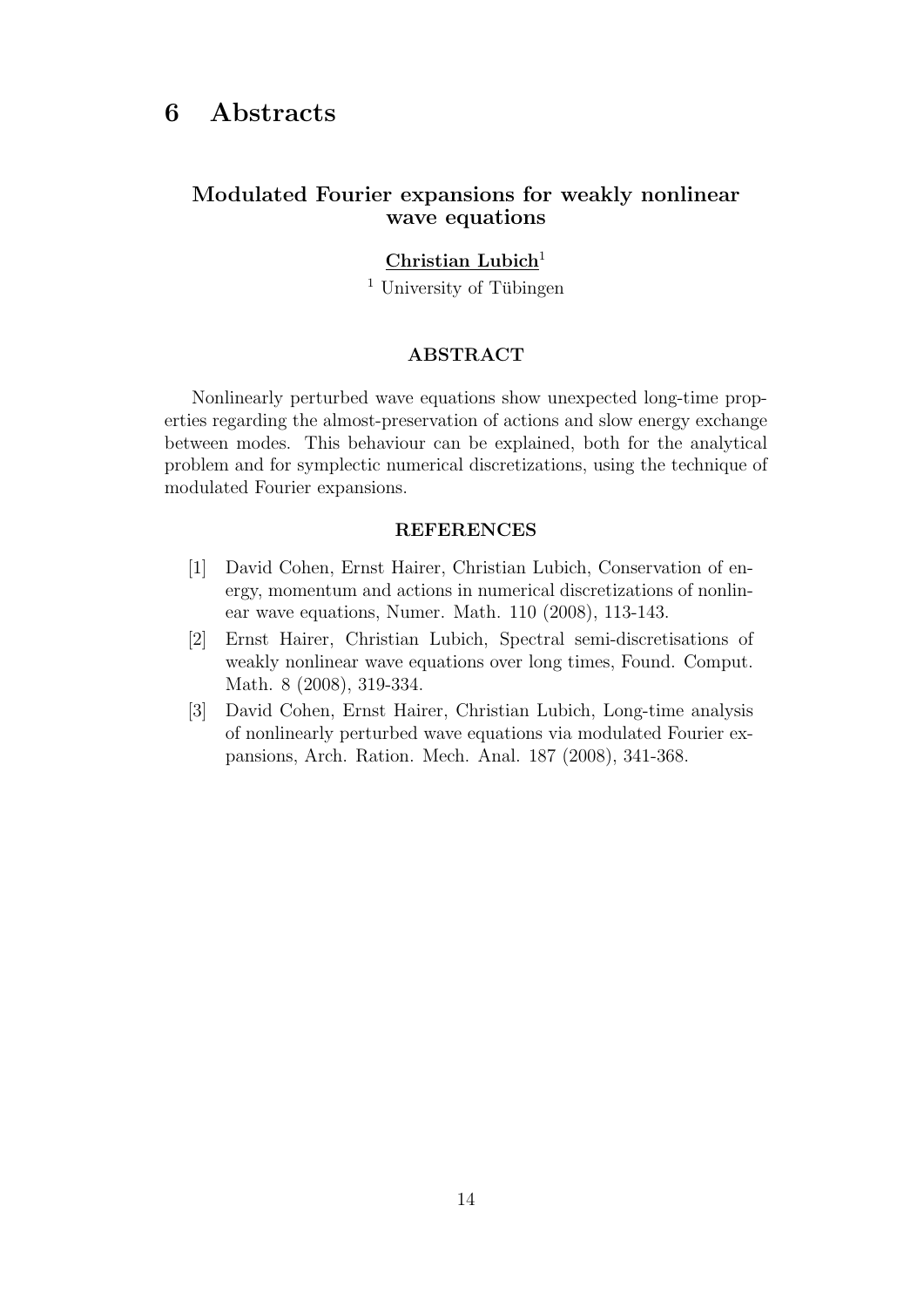# Hybrid Monte Carlo and Metropolis adjusted time-stepping methods for classical mechanics subject to fluctuation-dissipation terms

## Sebastian Reich<sup>1</sup>

<sup>1</sup> University of Potsdam

#### ABSTRACT

Markov chain Monte Carlo (MCMC) methods are often the method of choice when it comes to sample for a high dimensional probability distribution function (PDF). While MCMC method offer great flexibility and can be widely applied, they also often suffer from a high correlation between samples which leads to a slow exploration of phase space. The hybrid Monte Carlo method (HMC) is an attractive variant of MCMC because it allows, in principle, to take large steps in phase space. The key underlying idea is to formulate a Hamiltonian system which possesses the desired PDF as an invariant. While this leads to a 100 % acceptance rate in theory, numerical implementations reduce the acceptance rate with increasing system size and large discretization parameters.

In my talk I will first provide a brief introduction the HMC and related methods. I will then show how the inherent geometry of the underlying Hamiltonian system and its numerical approximation can be used to avoid a reduction in the acceptance rates even for highly non-local proposal steps. Finally, I will discuss in as far HMC and related Metropolis corrected timestepping methods can be interpreted as statistically correct implementations of Langevin and Nose-Hoover dynamics.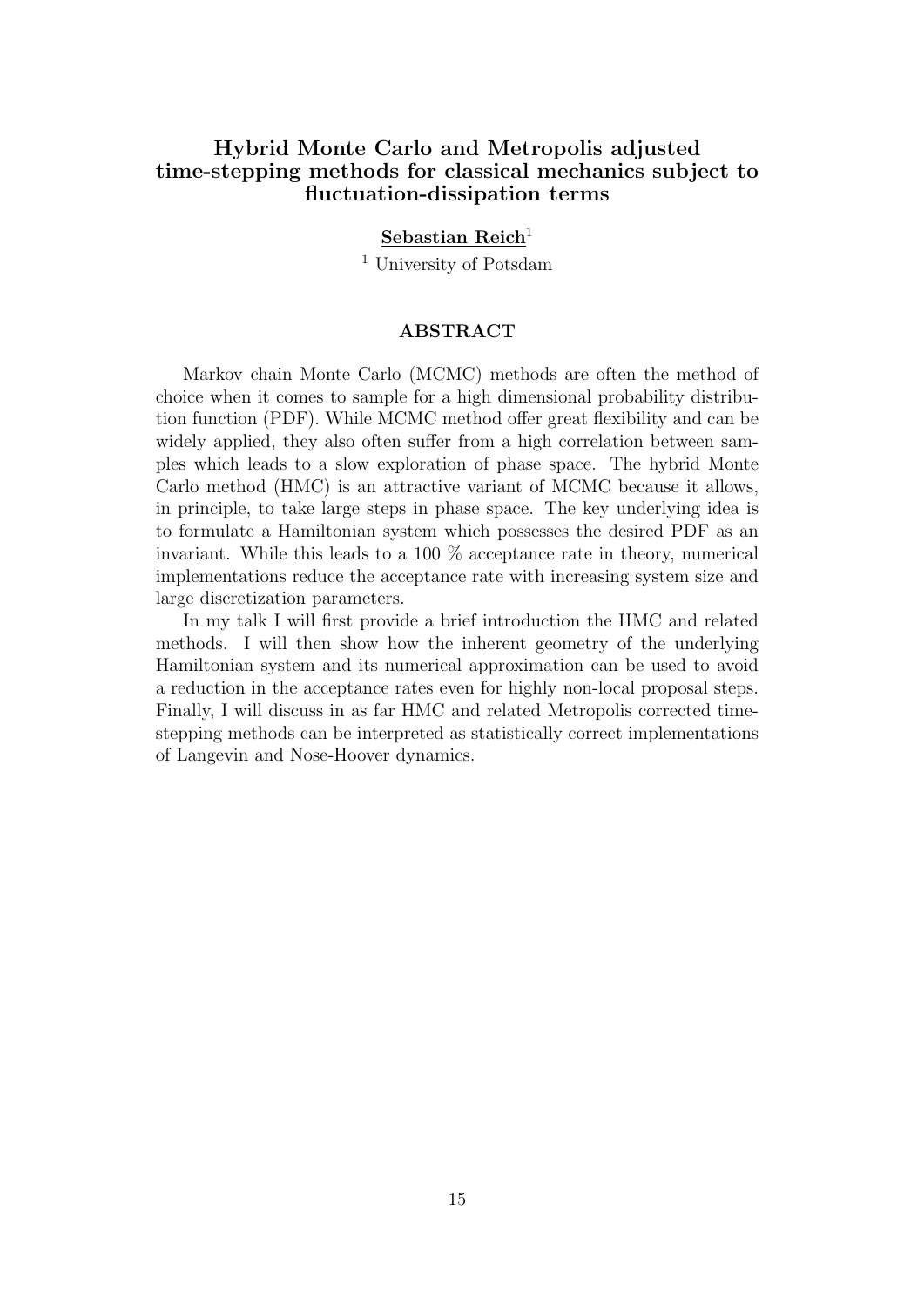# Basic models for cell cycle controls from a dynamical viewpoint

Willy Govaerts<sup>1</sup> (joint work with Virginie De Witte and Leila Kheibarshekan)

<sup>1</sup> University of Gent

### ABSTRACT

A recent application field of bifurcation theory is in modelling the cell cycle. We refer in particular to the work of J.J. Tyson and B. Novak, which is based on extensive experimental work, in particular on budding yeast, fission yeast and egg cells. The fundamental idea is that the cell cycle is not a periodic orbit, but an alternation between two self-maintaining stable steady states of a system of kinetic equations.

Several aspects of these models deserve close attention. For example, the limit point curves in the two-variable model behave in an ungeneric way under variation of the natural parameters and the hysteresis loop in the model is not the usual loop caused by the existence of a codimension-2 cusp point.

We also find that orbits homoclinic-to-saddle-node (HSN) in the threevariable model die in a non-central orbit homoclinic-to-saddle-node (NCH) under a natural parameter variation. The range of existence of these orbits is crucial for the structural stability of the important behavioural aspects of the model.

Since the cell cycle is not just a periodic orbit in a dynamical system, the question arises what it really is and how the models can be studied computationally. One possibility is to see it as a boundary value problem, another one is to see it as a fixed point of a map. Whatever the object is, it clearly needs a form of stability.

We will discuss some of the above issues.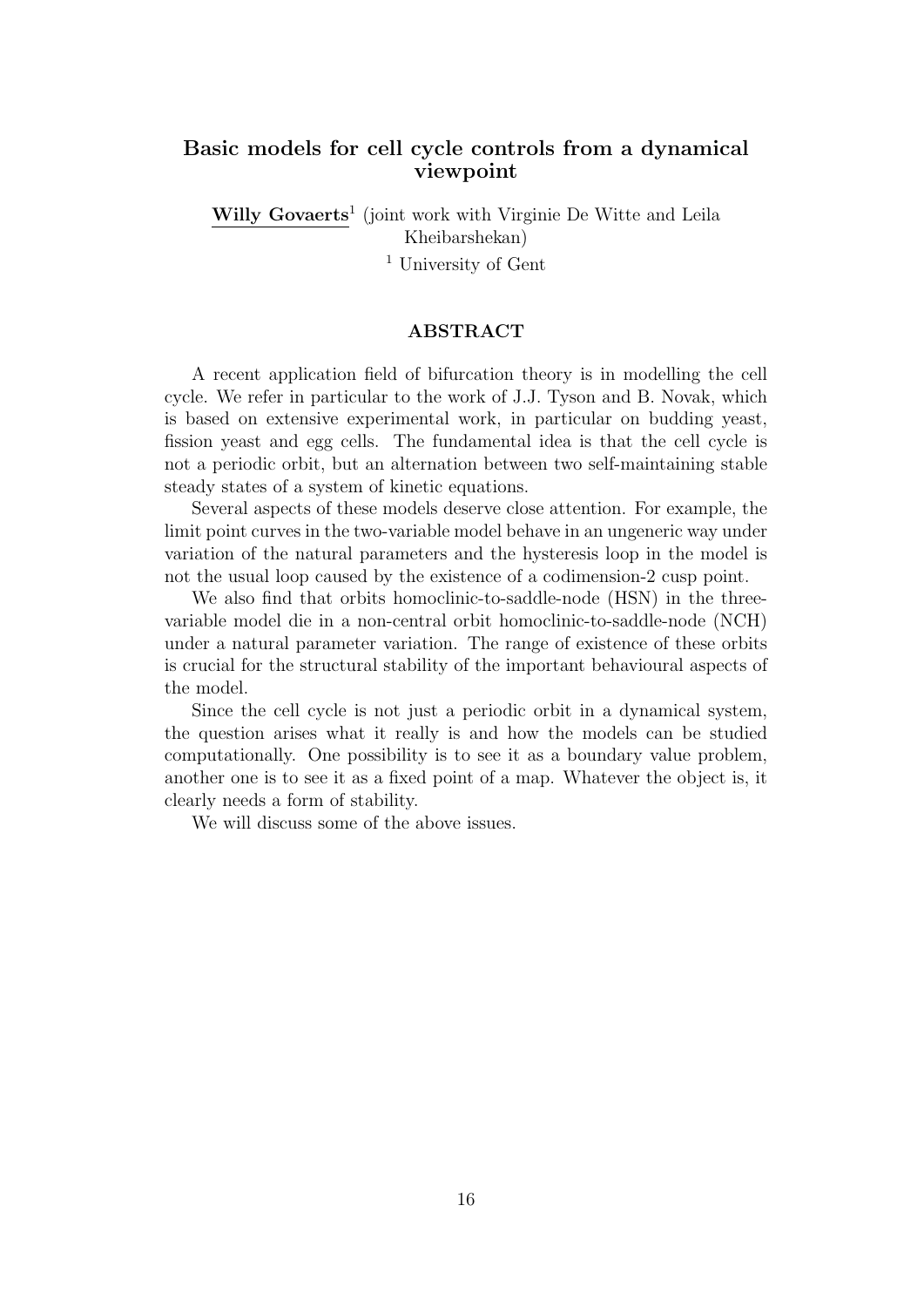# Exponential Dichotomy, Matrix Decompositions, and Newton's Method

# Erik Van Vleck<sup>1</sup>

<sup>1</sup> University of Kansas

### ABSTRACT

In this talk we develop new methods for determining exponential dichotomies of linear time varying differential equations. The techniques are based upon continuous matrix factorizations (SVD and QR) and rely upon having integral separation or more generally stable Lyapunov exponents. A perturbation theory is developed by formulating a zero finding problem and applying a version of the classical Newton-Kantorovich Theorem.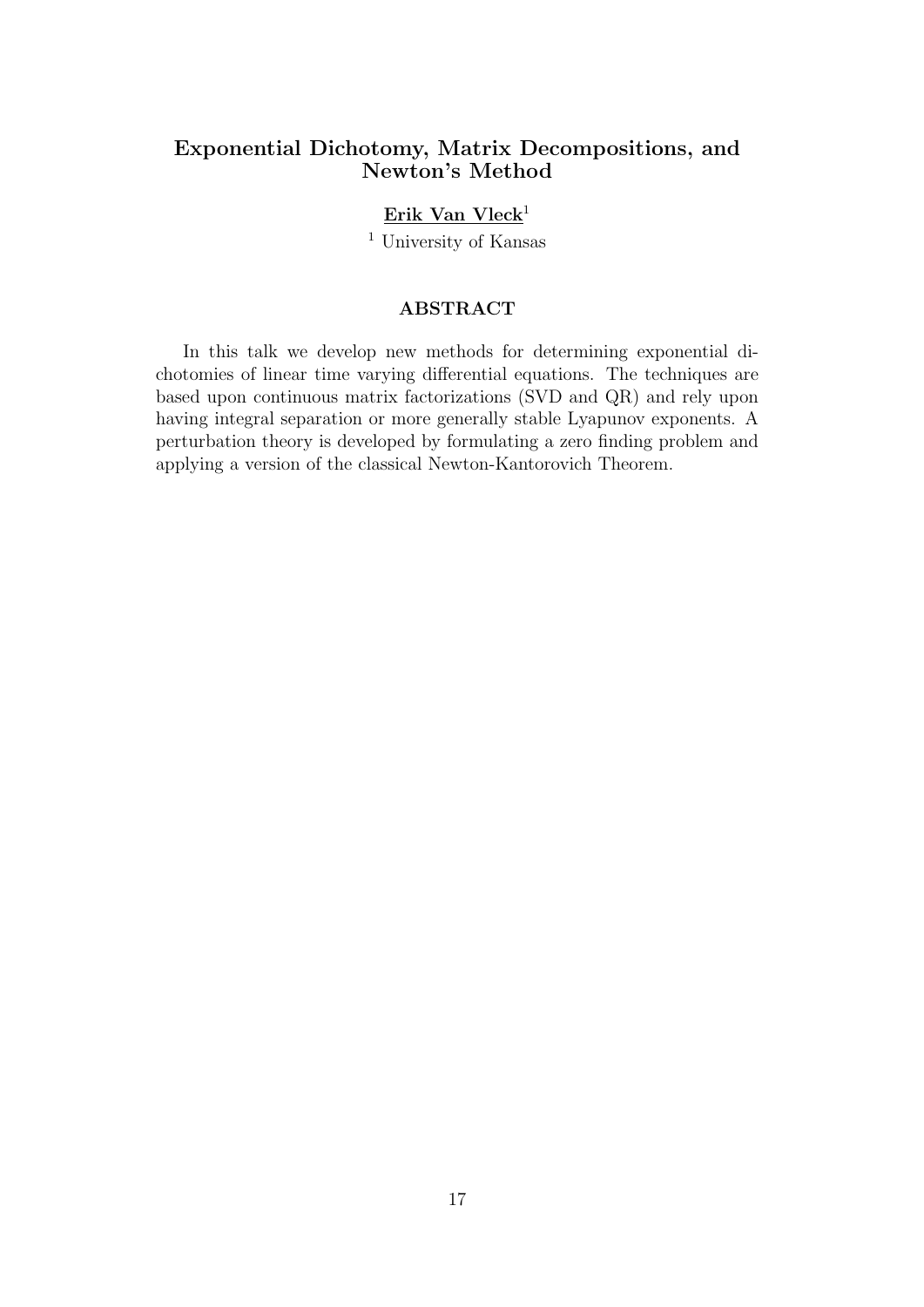# Hidden oscillations

## Leonov G.A.<sup>1</sup>, Kuznetsova O.A., Seledzhi S.M.

<sup>1</sup> Department of Applied Cybernetics Faculty of Mathematics and Mechanics Saint-Petersburg State University leonov@math.spbu.ru

#### ABSTRACT

The methods of Lyapunov quantities and harmonic linearization, numerical methods, and the applied bifurcation theory together discover new opportunities for analysis of "hidden" oscillations of control systems. In the present work these opportunities are demonstrated. New methods for calculation of Lyapunov quantities and for asymptotic integration are applied for localization of small and large limit cycles in two dimension autonomous systems. Here the autonomous quadratic system is reduced to the Lienard equation and by the latter the two- dimensional domain of parameters, corresponding the existence of four limit cycles: three "small" and one "large", was evaluated. New method, based of harmonic linearization, for "construction" of periodic solutions is suggested. For non-autonomous control systems ¯lter hypothesis, Aizerman and Kalman problems are considered.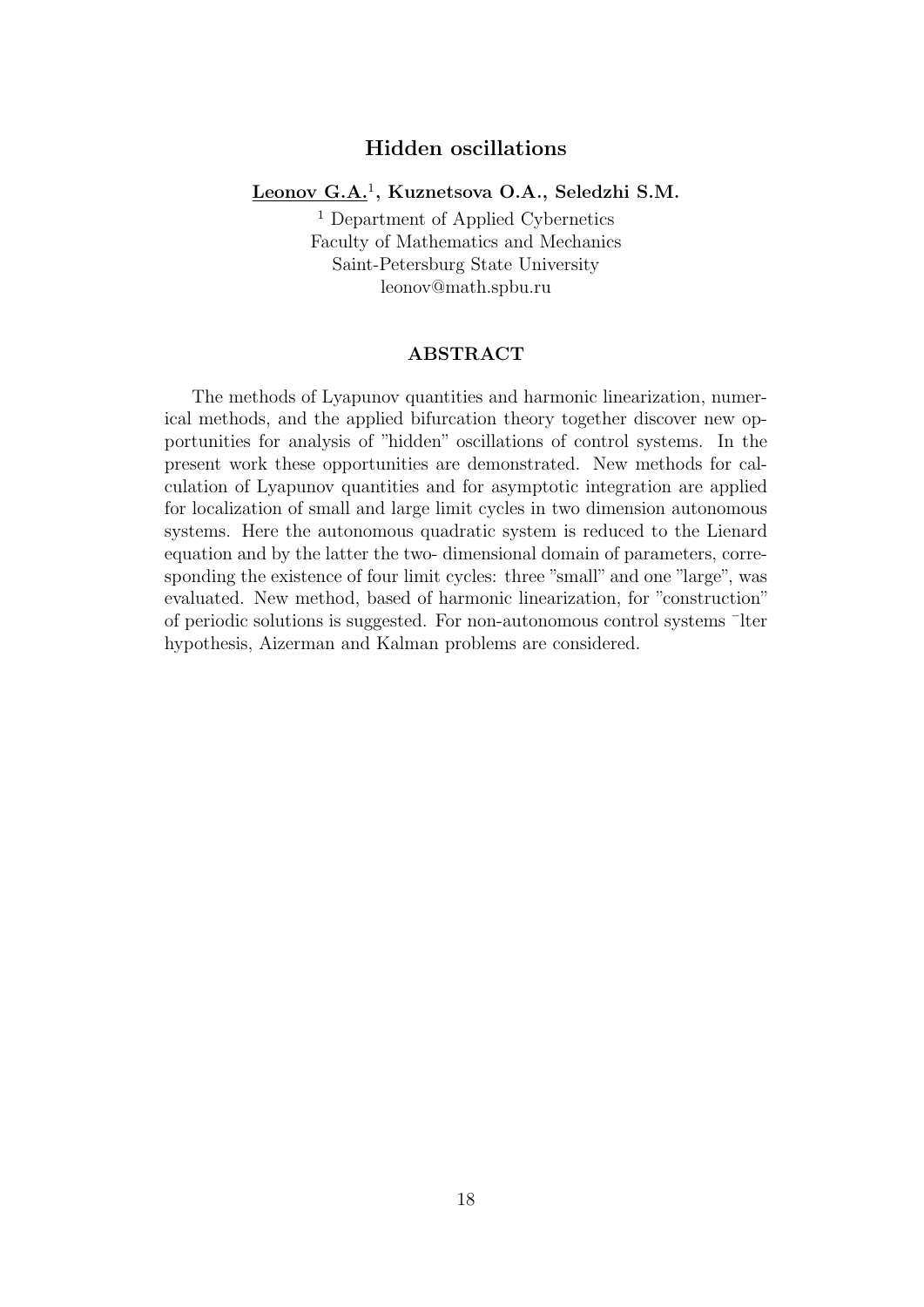# Quadrature methods for highly oscillatory dynamical systems

### Marianna Khanamiryan<sup>1</sup>

<sup>1</sup> University of Cambridge Department of Applied Mathematics and Theoretical Physics Wilberforce Road, Cambridge CB3 0WA, United Kingdom Email: M.Khanamiryan@damtp.cam.ac.uk

#### ABSTRACT

The talk will address the issues of numerical approximations of dynamical systems in presence of high oscillation. For the systems of highly oscillatory ordinary differential equations given in the vector form  $\mathbf{y}' = A_{\omega} \mathbf{y} + \mathbf{f}$ , where  $A_{\omega}$  is a constant nonsingular matrix,  $||A_{\omega}|| \gg 1$ ,  $\sigma(A_{\omega}) \subset \mathbb{R}$ , f is a smooth vector-valued function and  $\omega$  is an oscillatory parameter, we show how an appropriate choice of quadrature rule improves the accuracy of numerical approximation as  $\omega \to \infty$ . We present a Filon-type method to solve highly oscillatory linear systems and WRF method, a special combination of the Filon-type method and the waveform methods, for nonlinear systems. The work is accompanied by numerical examples.

#### REFERENCES

- [1] U. M. Ascher and S. Y. P. Chan, On Parallel Methods for Boundary Value ODEs, 46, (1991), pp. 1-17.
- [2] V. Grimm and M. Hochbruck, Error analysis of exponential integrators for oscillatory second-order differential equations, J. Phys. A, 39, (2006), pp. 5495-5507.
- [3] D. Huybrechs and S. Vandewalle, On the evaluation of highly oscillatory integrals by analytic continuation, SIAM J. Numer. Anal., 44, (2006), pp. 1026-1048 (electronic).
- [4] A. Iserles and S. P. Nørsett, *Efficient quadrature of highly oscilla*tory integrals using derivatives, Proc. R. Soc. Lond. Ser. A Math. Phys. Eng. Sci., 461, (2005), 2057, pp. 1383-1399.
- [5] M. Khanamiryan, Quadrature methods for highly oscillatory linear and nonlinear systems of ordinary differential equations. I, BIT Numerical Mathematics, 48:4, (2008), pp. 743-761.
- [6] Ch. Lubich and A. Ostermann, Multigrid dynamic iteration for parabolic equations, BIT, 27, (1987), pp. 216-234.
- $[7]$  O. Nevanlinna, *Remarks on Picard-Lindelöf iteration.* I, II, BIT, 29, (1989), pp. 328-346 and pp. 535-562.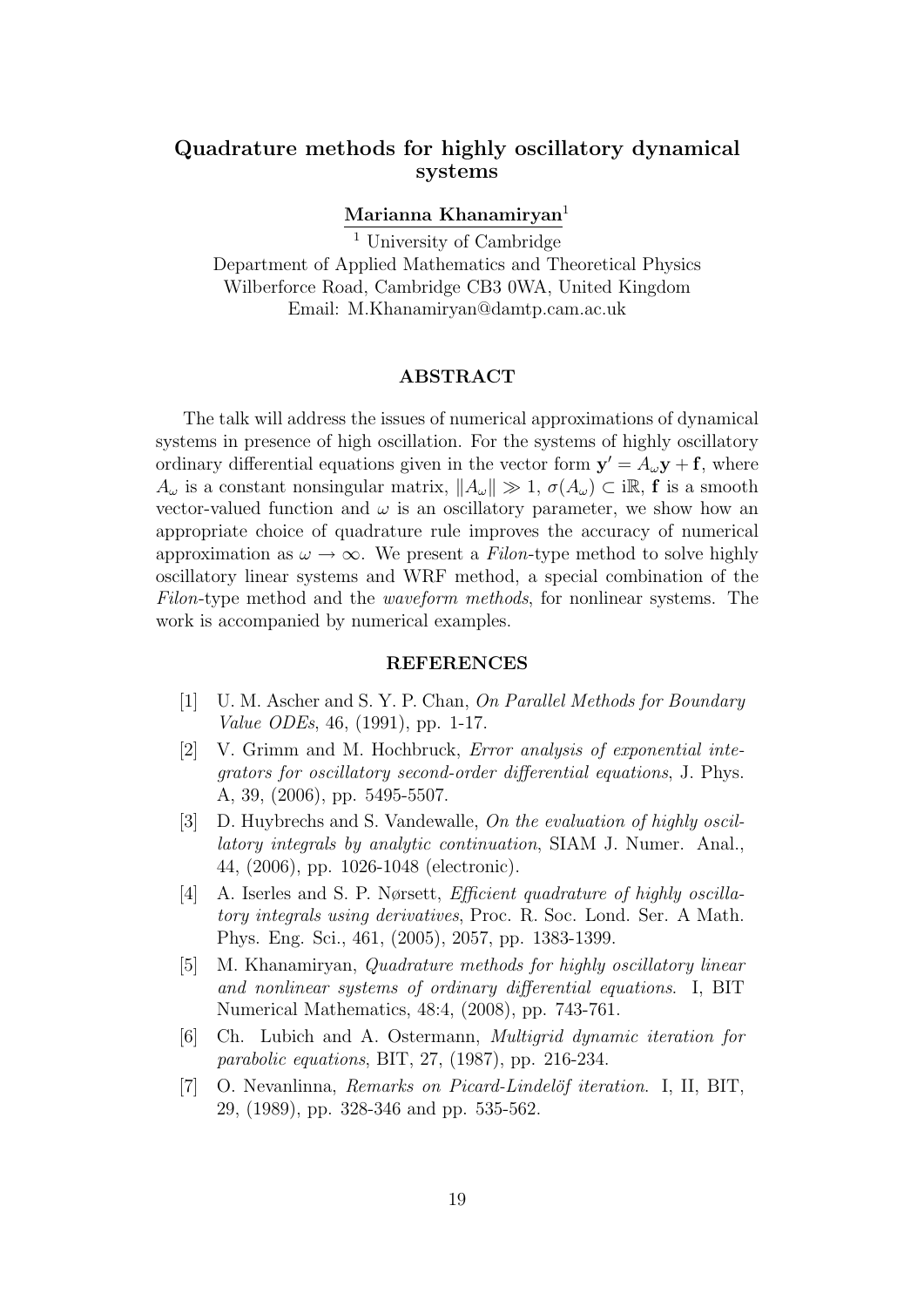# Controlled Variable Molecular Dynamics

# Ben Leimkuhler<sup>1</sup>

<sup>1</sup> University of Edinburgh

## ABSTRACT

For molecular dynamics to be useful for recovering macroscopically-relevant information (e.g. thermodynamic averages), it must be regulated by auxiliary control laws such as thermostats (for temperature) and barostats (for pressure). In this talk I will discuss some examples of such controls, focusing primarily on thermostats. Ergodicity is always a crucial issue in molecular dynamics; I will discuss mixed stochastic-dynamic methods which enhance sampling efficiency.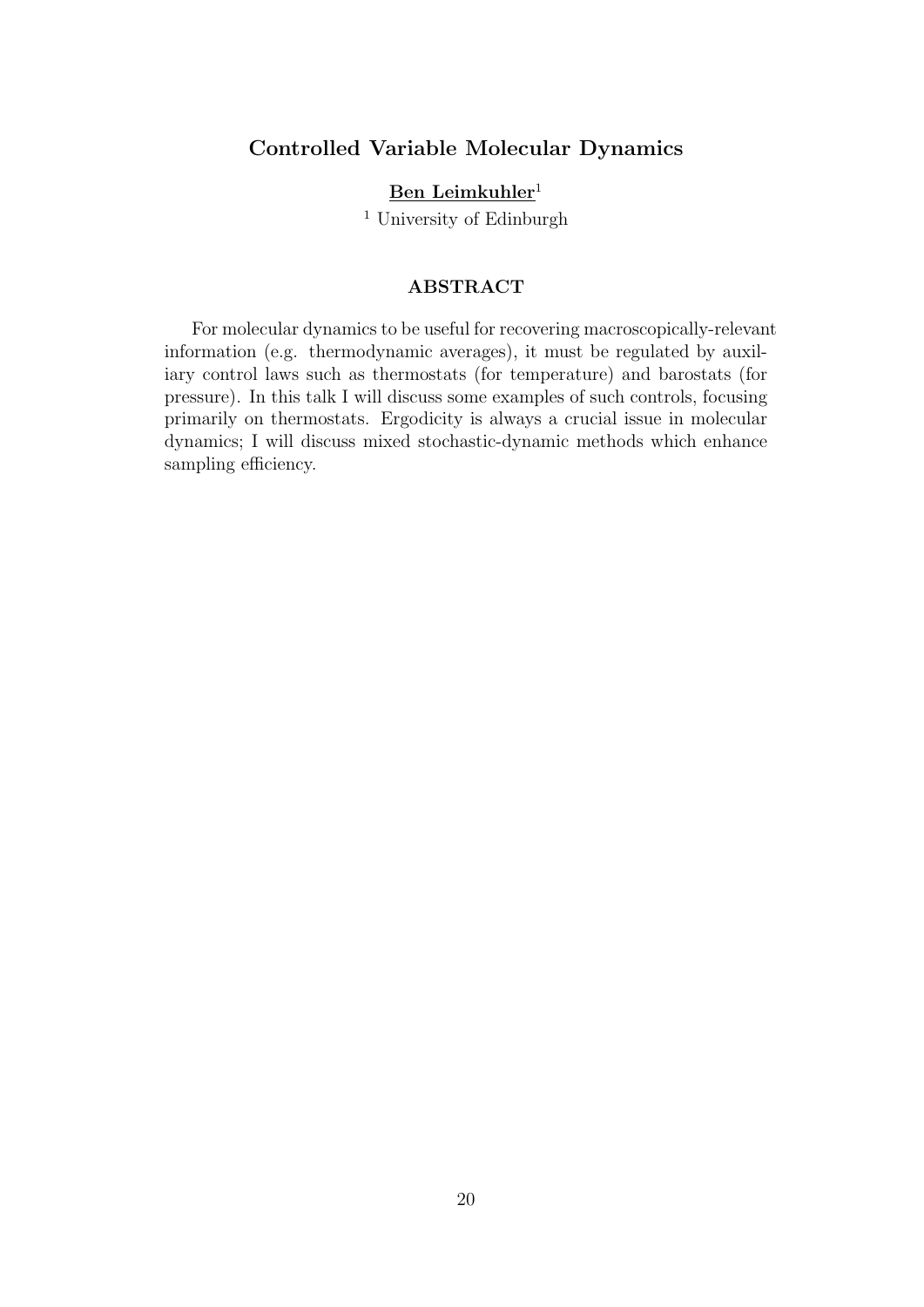# Accuracy of molecular dynamics simulations

Anders Szepessy<sup>1</sup>

 $\overline{1}$  KTH Stockholm

#### ABSTRACT

I will show that Born-Oppenheimer, Smoluchowski, Langevin and Ehrenfest dynamics are accurate approximations of time-independent Schrödinger observables for a molecular system, in the limit of large ratio of nuclei and electron masses, without assuming that the nuclei are localized to vanishing domains. The derivation, based on characteristics for the Schrödinger equation, bypasses the usual separation of nuclei and electron wave functions and gives a different perspective on initial and boundary conditions, caustics and irreversibility, the Born-Oppenheimer approximation, computation of observables, stochastic electron equilibrium states and symplectic simulation in molecular dynamics modeling.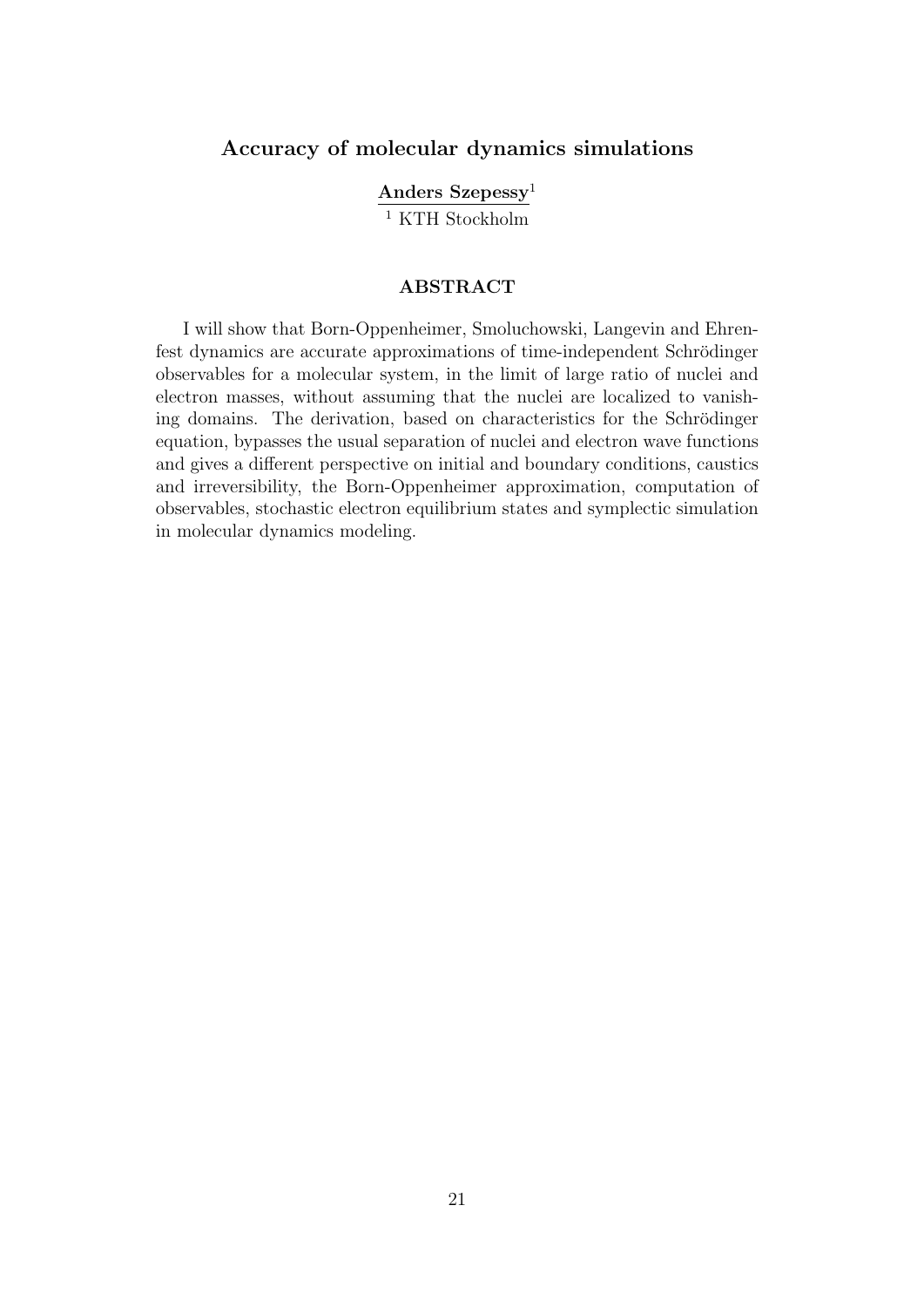# Computational experiences with Multiscale Methods for problems with fast oscillations

## Chus Sanz-Serna<sup>1</sup>

<sup>1</sup> Universidad de Valladolid

#### ABSTRACT

I will report on my experience with the use of heterogeneous multiscale methods to follow the slow dynamics of problems whose solutions consist of both slowly and rapidly oscillating components. Among the issues considered, I will include (i) relating the values of the micro and macrostates of the system (ii) the design on new filters/mollifiers (iii) the implementation of the technique in conjunction with standard software.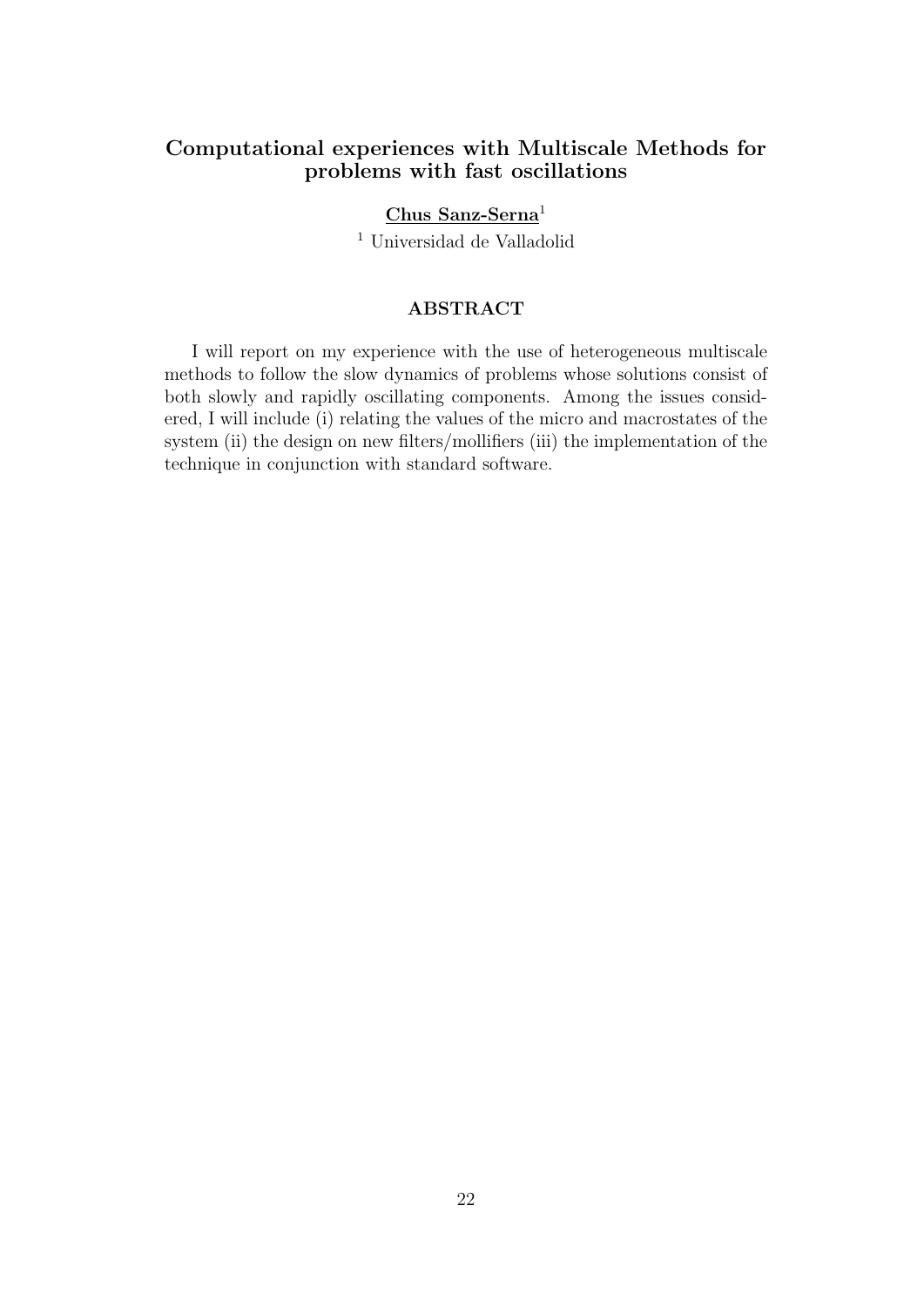# Regularization of nonlinear inverse problems by certain time integration schemes

Marlis Hochbruck<sup>1</sup>

 $<sup>1</sup>$  University of Düsseldorf</sup>

#### ABSTRACT

In this talk we discuss the numerical realization of asymptotic regularization (Showalter's method) of inverse problems. Given a nonlinear inverse problem  $F(u) = y^{\delta}$ , the key idea of asymptotic regularization is that the solution  $u(t)$  of the evolution equation  $u'(t) = F'(u(t))^*(y^{\delta} - F(u(t)), u(0)) = u_0$ yields a stable approximation to the solution of the inverse problem for large t. Application of standard integration schemes yield well known regularization methods. For example, the explicit Euler method and the linearly implicit Euler method are equivalent to Landweber and Levenberg-Marquardt regularization, respectively.

Further, we discuss the regularization properties of the Levenberg-Marquardt method and of the exponential Euler method applied to the Showalter equation. In particular, we will present a variable step size analysis which allows to prove that optimal convergence rates are achieved under suitable assumptions on the initial error.

This is joint work with Michael Hönig and Alexander Ostermann.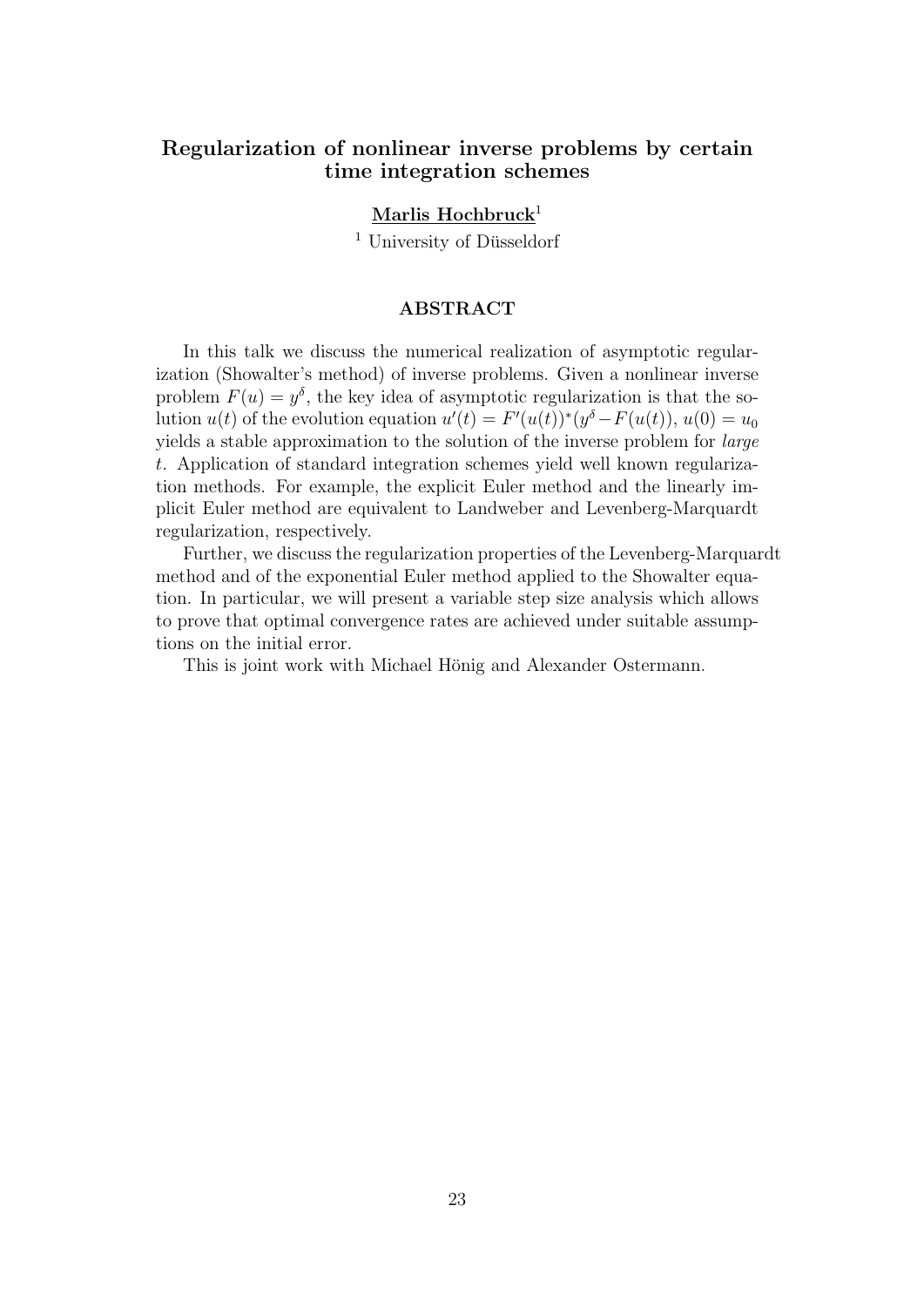# Convergence analysis of splitting methods

Alexander Ostermann<sup>1</sup>

 $^1$ Institut für Mathematik, Universität Innsbruck Technikerstraße 13, A-6020 Innsbruck, Austria

#### ABSTRACT

In recent years there has been a lot of progress in better understanding the convergence properties of splitting methods for evolution equations involving unbounded operators. Most of the available analysis is based on semigroup theory and usually involves the variation-of-constants formula. In this talk we will introduce a simple framework which is based on discrete evolution operators and  $\varphi$ -functions thereof. This framework allows to obtain (optimal) convergence rates for a variety of dimension splittings of parabolic problems. Moreover, it can be used to analyse high-order exponential operator splitting methods for parabolic problems. The talk is based on recent results that have been obtained jointly with Eskil Hansen from Lund University.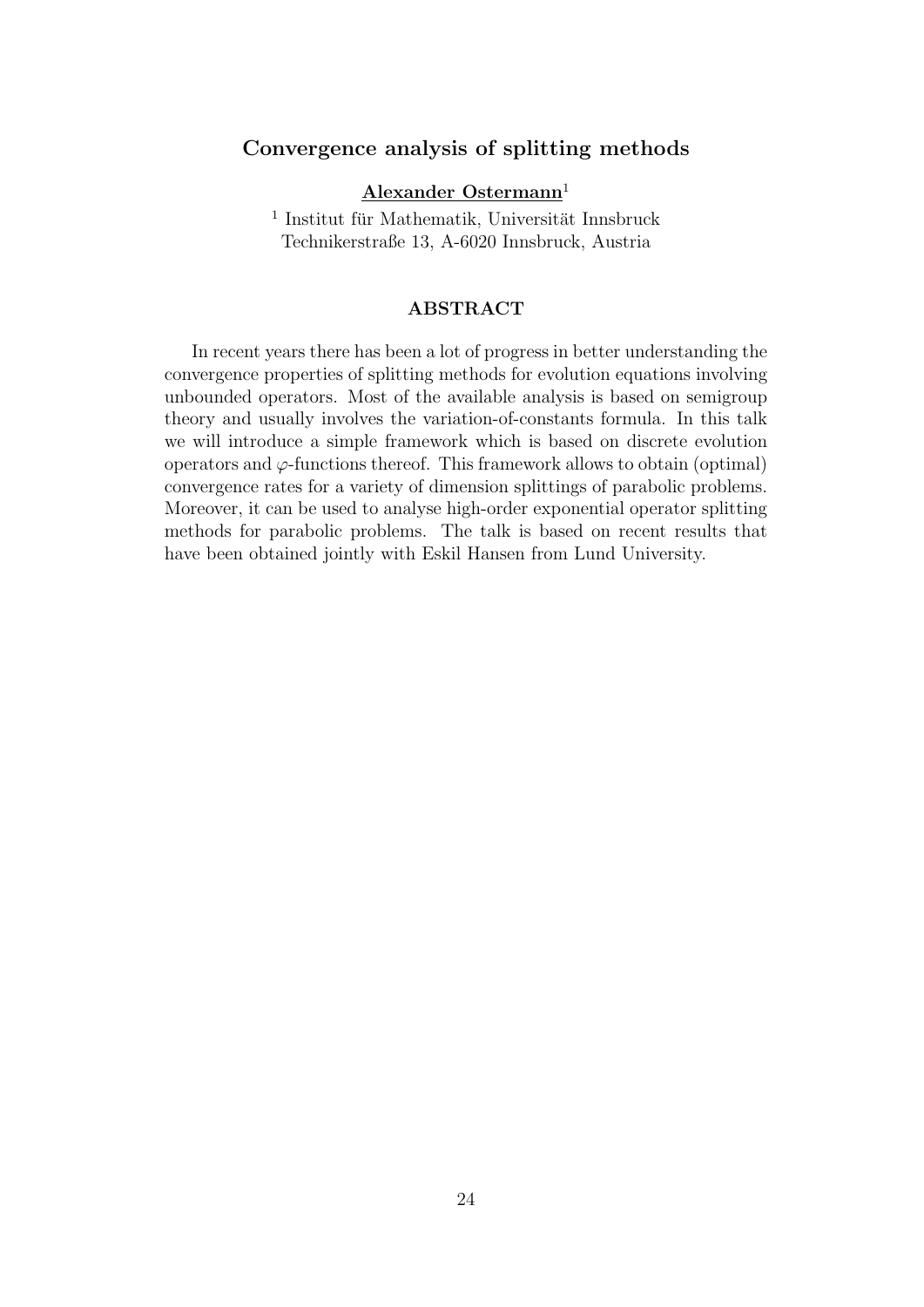# Geometric Numerical Integration of Differential Equations

## Reinout Quispel<sup>1</sup>

<sup>1</sup> La Trobe University

# ABSTRACT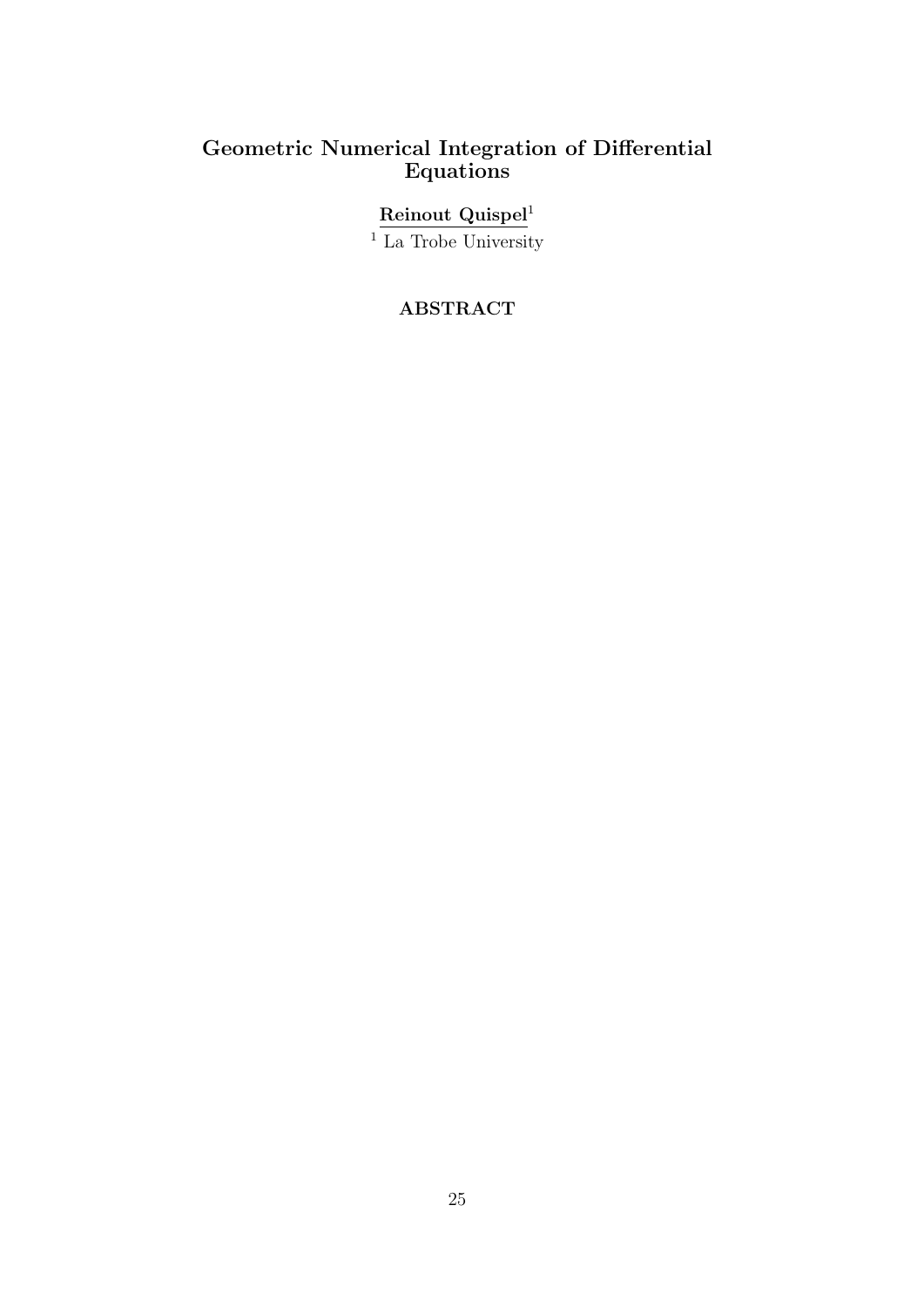# Stability and convergence of time discretisation methods for nonlinear evolution problems

## Etienne Emmrich<sup>1</sup>

 $<sup>1</sup>$  Technische Universität Berlin</sup>

#### ABSTRACT

Many time-depending problems in science and engineering can be described by the initial-value problem for a nonlinear evolution equation of first order. In this talk, we present new results on the convergence of the temporal semi-discretisation by several standard methods on uniform and non-uniform time grids.

The evolution equation under consideration is assumed to be governed by a time-depending operator that is coercive, monotone, and fulfills a certain growth and continuity condition. Strongly continuous perturbations are also studied.

By employing algebraic relations, which reflect the stability of the numerical method, and based upon the theory of monotone operators, the convergence of piecewise polynomial prolongations of the time discrete solutions towards a weak solution is shown. The analysis does not require any additional regularity of the exact solution. The results apply to several fluid flow problems such as incompressible non-Newtonian shear-thickening fluid flow.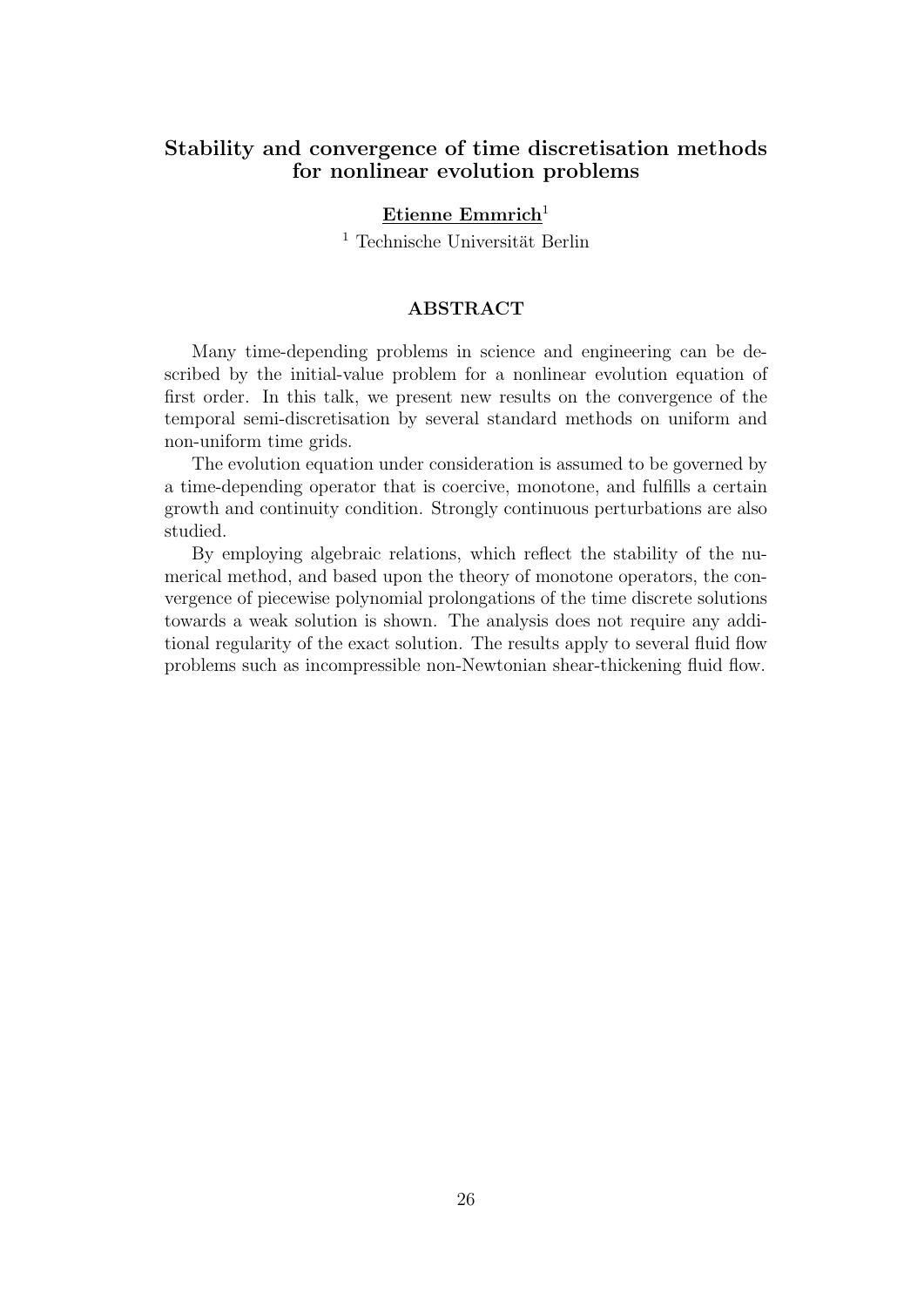## Integration Methods Using Vector Norms for Computing Lyapunov Exponents

Philip J Aston<sup>1</sup>, with Michael Dellnitz<sup>2</sup>  $\overline{1}$  University of Surrey <sup>2</sup> University of Paderborn

#### ABSTRACT

Lyapunov exponents are usually computed using time averaging over a long orbit. However, there are a number of problems with this approach. An alternative approach that we consider is to use integration with respect to the invariant measure which overcomes all the pitfalls of the time averaging approach.

We previously considered a sequence of integrals involving a matrix norm which converge to the dominant Lyapunov exponent. We now extend this work by considering a sequence of integrals involving a vector norm, where the Jacobian matrix is multiplied by a fixed vector that we can choose. We prove convergence results for this sequence of integrals and show that particular choices of the fixed vector will give particularly good results. This approach is illustrated with some examples.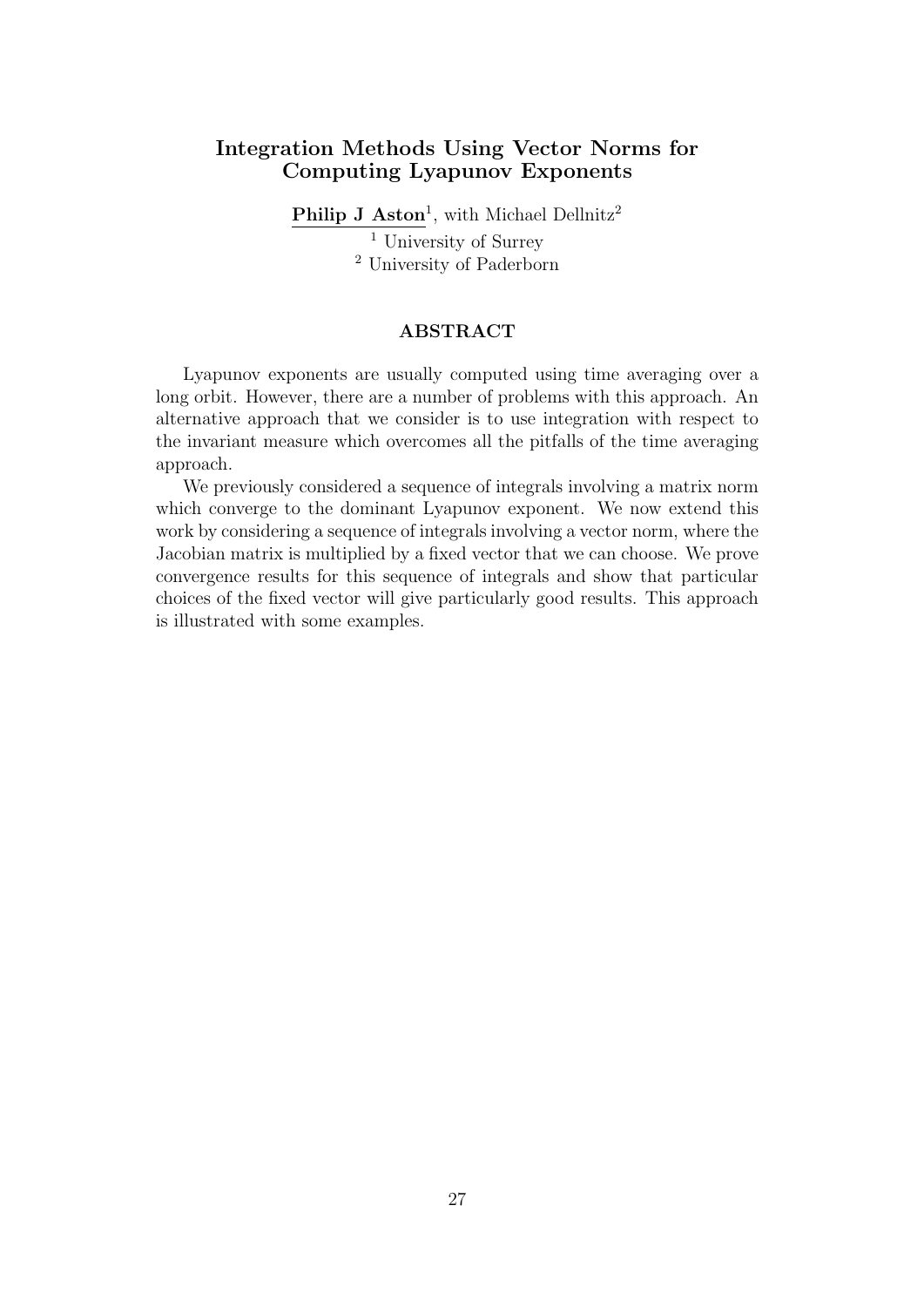# Numerical computation of Lyapunov exponents for delay differential equations

## Dimitri Breda<sup>1</sup>

<sup>1</sup> Dipartimento di Matematica e Informatica Universit`a degli Studi di Udine via delle Scienze 208, I-33100 Udine, Italy e-mail: dimitri.breda@dimi.uniud.it

#### ABSTRACT

The study of the asymptotic behavior of nonautonomous linear systems arising from linearization around chaotic orbits offers good prospects for understanding complex nonlinear dynamics. Knowledge of the Lyapunov exponents (and other stability spectra) plays a central role in this context and several computational techniques have been established to address the problem in finite dimension, i.e. for Ordinary Differential Equations (ODEs), basically originating from the successive re-orthonormalization of an initial small sphere of realizations in the phase space. In this talk we briefly recall the ideas behind QR-based methods for approximating the Lyapunov spectrum of ODEs and then present how they can be used in the infinitedimensional case represented by Delay Differential Equations (DDEs). The aim of the work is to develop a first systematic study (i.e. analyzing theoretical foundations, implementation and convergence) of a numerical scheme for DDEs not being a mere adaptation of ODEs methods. This is a joint work in progress with Luca Dieci from Georgia Institute of Technology (Atlanta, GA - USA) and Erik Van Vleck from Department of Mathematics, Kansas University (Lawrence, KS - USA).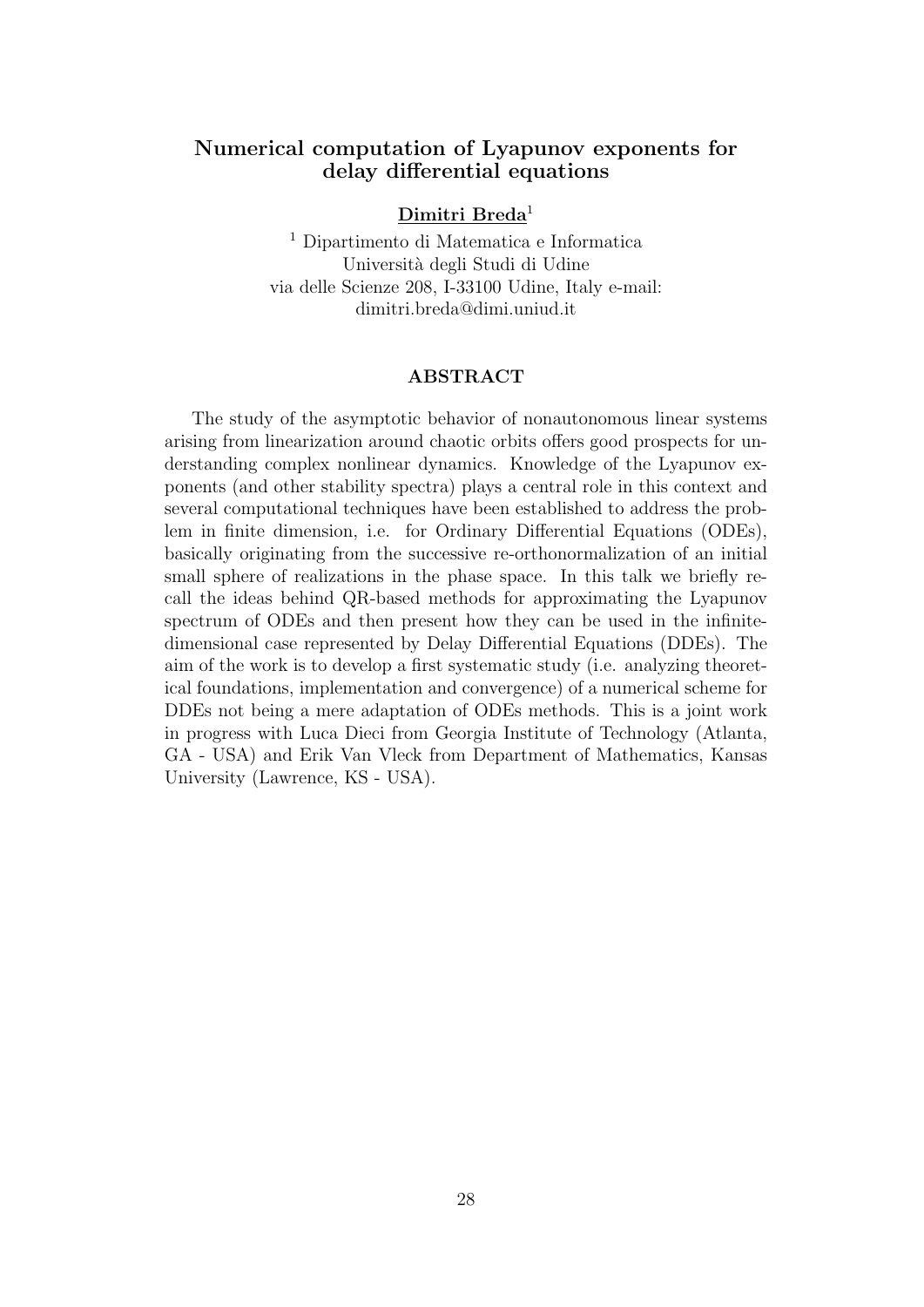# Computing the symbolic dynamics of heteroclinic orbits of the Lorenz system

Bernd Krauskopf<sup>1</sup> with Hinke Osinga<sup>1</sup> and Eusebius Doedel<sup>2</sup> <sup>1</sup> University of Bristol <sup>2</sup> Concordia University

#### ABSTRACT

The Lorenz manifold is the 2D stable manifold of the origin of the famous Lorenz system. We consider here its intersections with the 2D unstable manifolds of the secondary equilibria or periodic orbits of saddle type (also known as the template of the Lorenz system). We compute both these manifolds and consider their intersection curves, which are structurally stable heteroclinic connections from the origin to the secondary equilibria. We numerically find 512 of these heteroclinic orbits and continue them in the Reynolds number parameter of the Lorenz system. This allows us to show how the symbolic dynamics of these heteroclinic orbits is associated with the symbolic dynamics of codimension-one homoclinic orbits of the origin, at which they originate and terminate.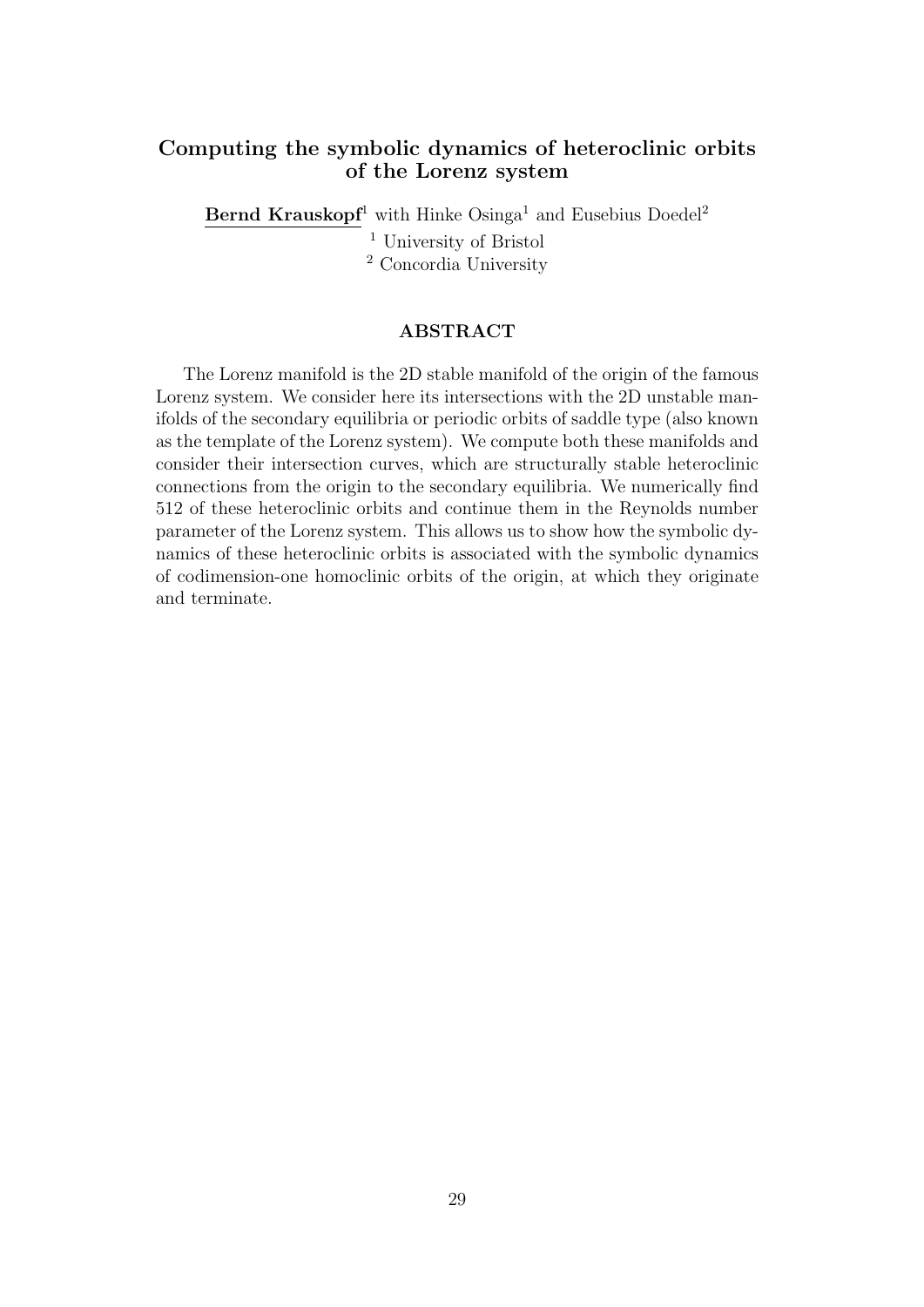# Approximate trajectories for set-valued mappings and differential inclusions

Sergei Yu. Pilyugin<sup>1</sup>, with Janosch Rieger<sup>2</sup> <sup>1</sup> St. Petersburg State University <sup>2</sup> Bielefeld University

#### ABSTRACT

We study the problem of shadowing and inverse shadowing for dynamical systems generated by set-valued mappings. The problem is solved for contractive mappings. We introduce new hyperbolicity conditions for several classes of set-valued mappings (including, for example, polytope-valued ones) and show that these conditions imply the Lipschitz shadowing and inverse shadowing. The same problem is considered for T-flows of differential inclusions.

#### REFERENCES

- [1] S.Yu.Pilyugin and J.Rieger. Shadowing and inverse shadowing in set-valued dynamical systems. Contractive case. Topol. Methods Nonlin. Anal., Vol. 32, N. 1, p. 139-150 (2008).
- [2] S.Yu.Pilyugin and J.Rieger. Shadowing and inverse shadowing in set-valued dynamical systems. Hyperbolic case. Topol. Methods Nonlin. Anal., Vol. 32, N. 1, p. 151-164 (2008).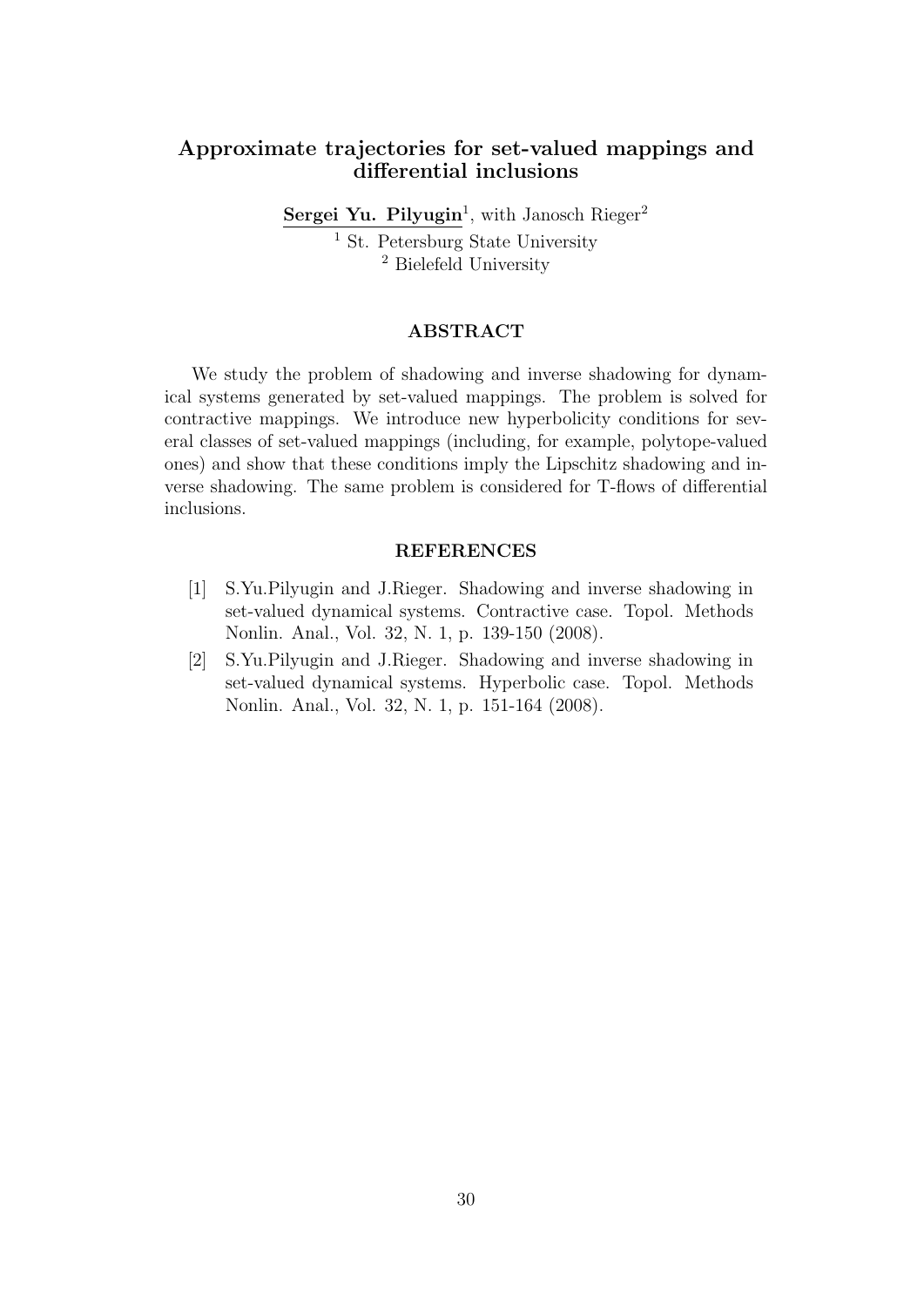# Period doubling bifurcation in discrete phase-locked loop

Kudryashova E.V., Kuznetsov N.V.<sup>1</sup>

<sup>1</sup> Department of Applied Cybernetics Faculty of Mathematics and Mechanics Saint-Petersburg State University kuznetsov@math.spbu.ru

#### ABSTRACT

Mathematical model of discrete phase-locked loop (DPLL) with sinusoidal characteristic of phase discriminator is considered. The Feigenbaum effect for nonunimodal maps which describe such DPLL is investigated by theoretical approach and numerical calculations. Bifurcation parameters of period doubling bifurcation are calculated.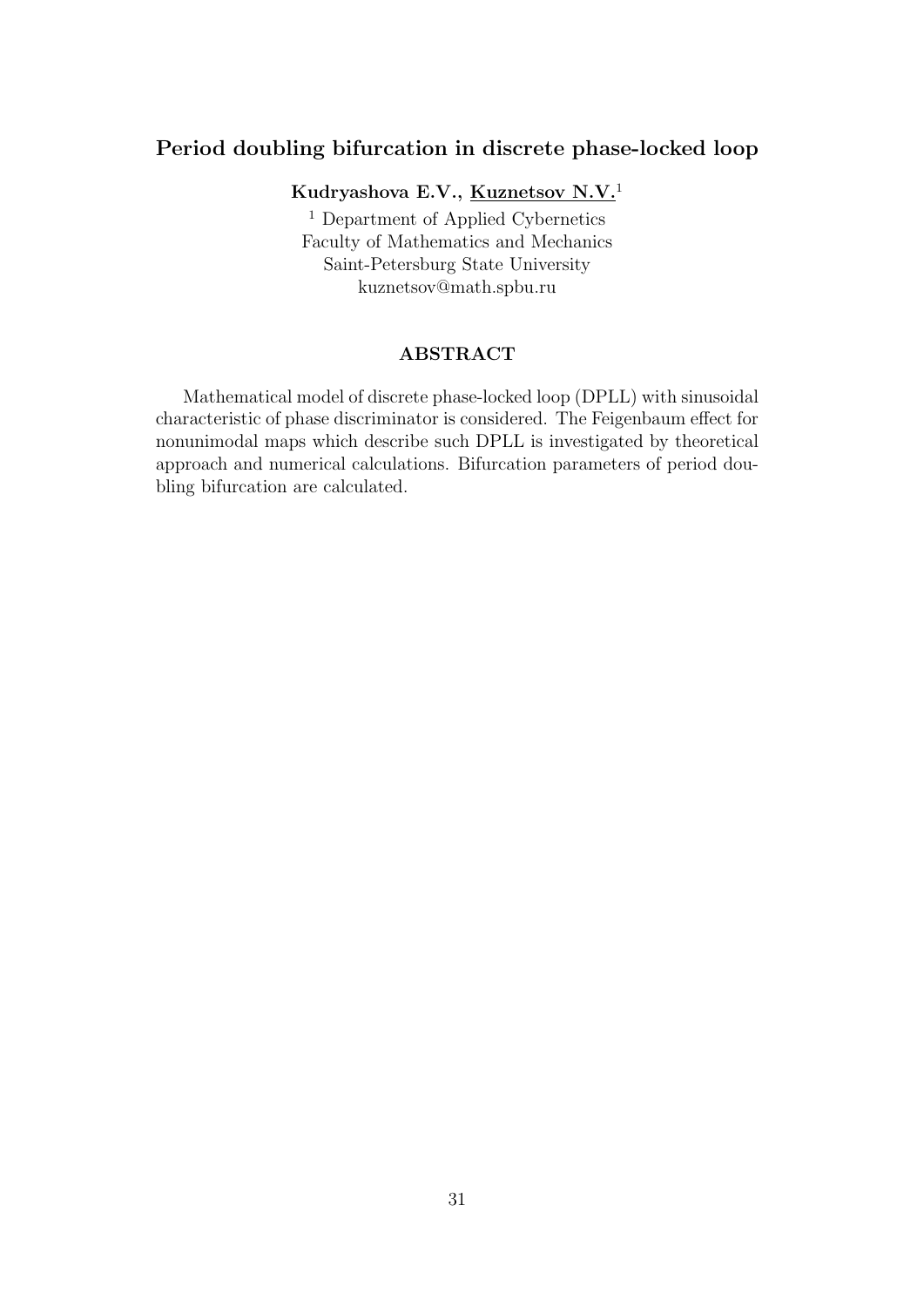# Computing the spectrum and representing the resolvent

## Olavi Nevanlinna<sup>1</sup>

 $^{\rm 1}$  TKK Helsinki

# ABSTRACT

We discuss computing the spectrum of a bounded operator and representing its resolvent operator. The results include a general convergence theorem for the polynomial convex hull of the spectrum and explicit representations for the resolvent outside. The results are formulated and proved in general Banach algebras.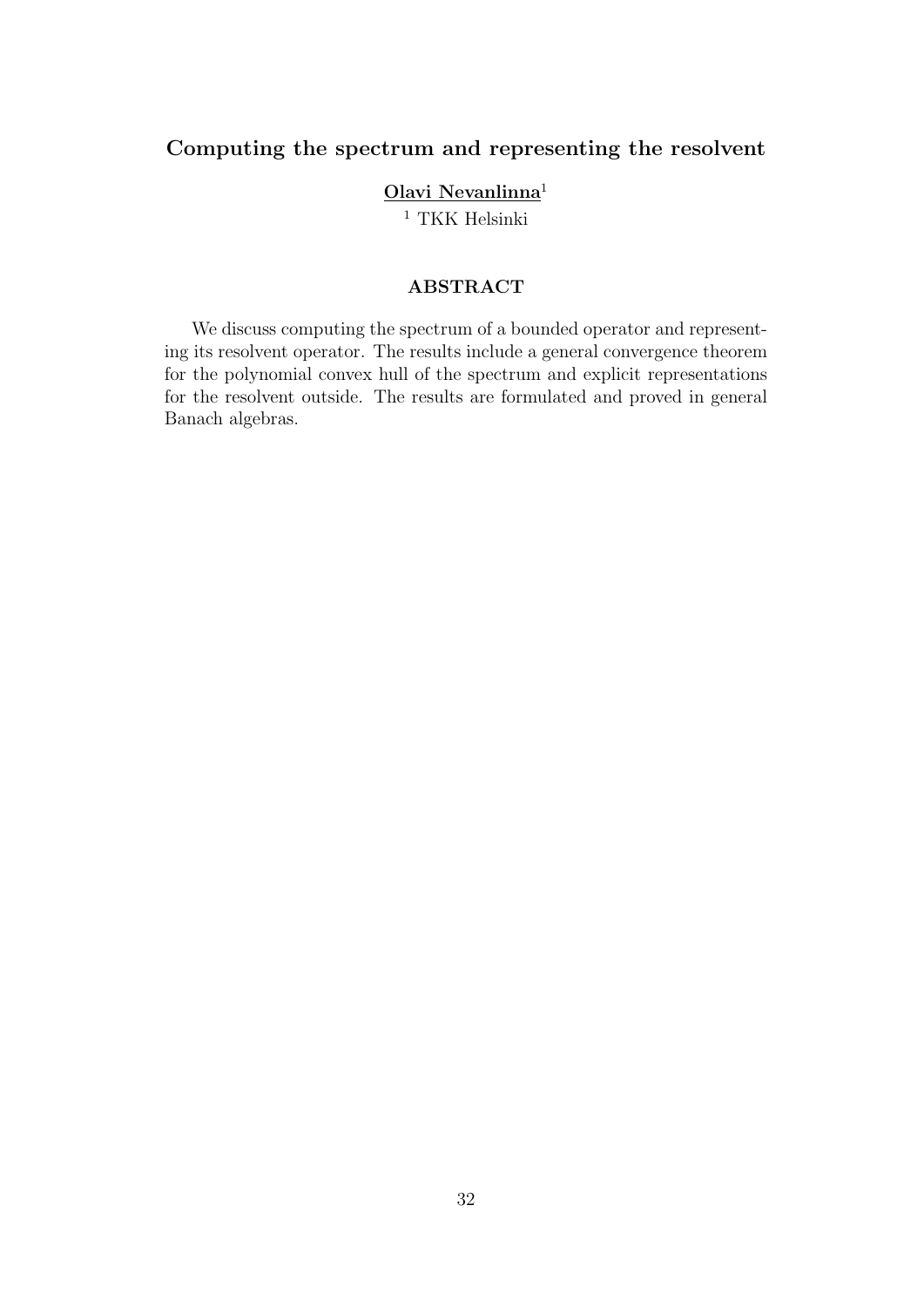# Sliding Modes in Filippov Systems

Luca Dieci<sup>1</sup>, with Luciano Lopez<sup>2</sup>  $^{\rm 1}$  School of Mathematics, Georgia Tech <sup>2</sup> Univ. of Bari

#### ABSTRACT

In this talk we consider discontinuous differential systems in the sense of Filippov. Our emphasis is on so-called sliding modes. We review existing theory and propose some new ideas both on regularization techniques and on sliding modes integration on several surfaces. If time remains, we will also discuss linearized stability analysis in this context. Illustrative numerical examples will also be given.